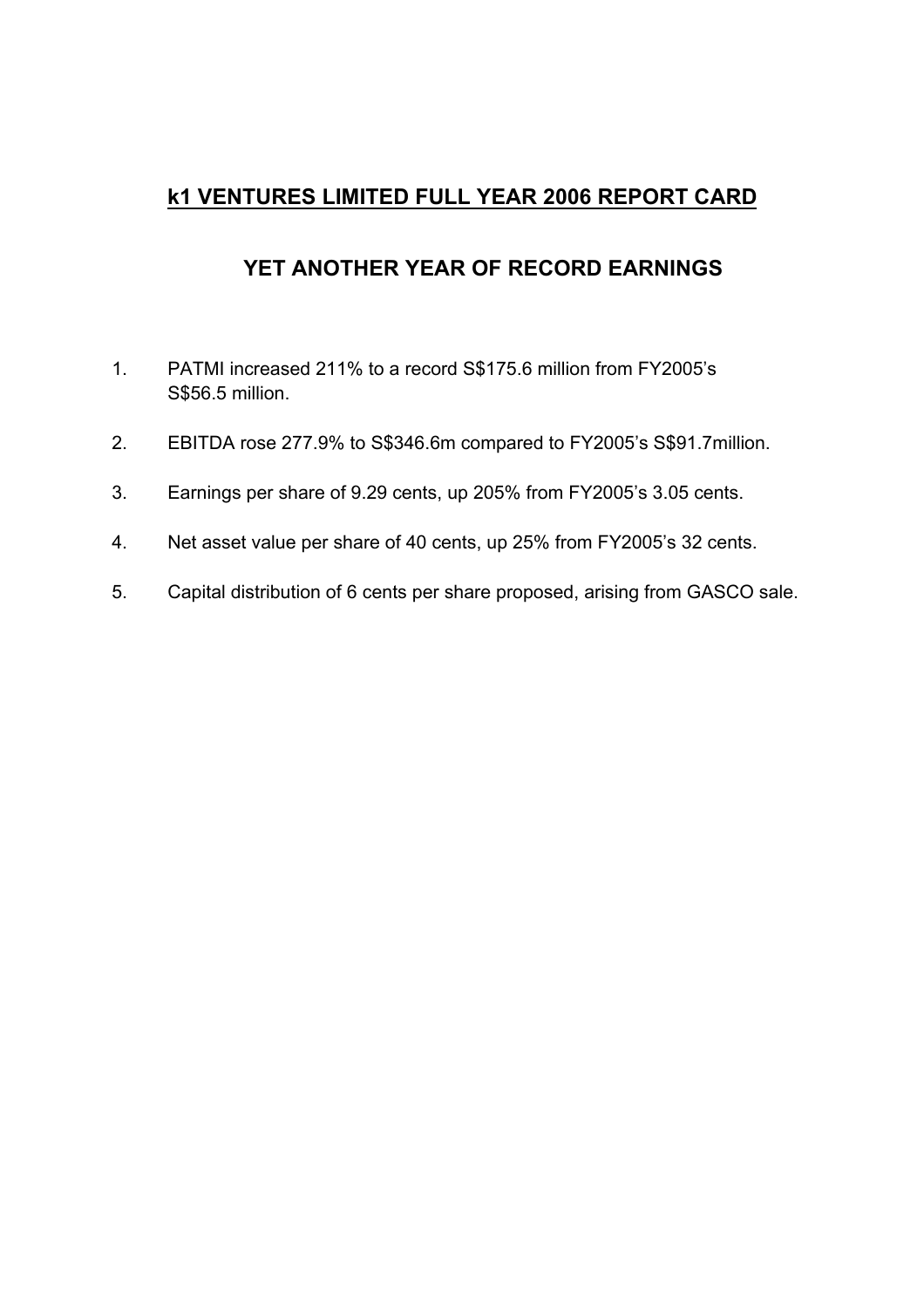#### **FULL YEAR FINANCIAL STATEMENT**

### **UNAUDITED RESULTS FOR THE YEAR ENDED 30 JUNE 2006**

The Directors of **k1 Ventures Limited** advise the following unaudited results of the Group for the year ended 30 June 2006.

#### **1. GROUP PROFIT AND LOSS ACCOUNTS for the year ended 30 June 2006**

|                              |    | <b>Continuing Operations</b> |                    |                      | <b>Discontinued Operation (a)</b> |                          |                     | Group      |                |                     |
|------------------------------|----|------------------------------|--------------------|----------------------|-----------------------------------|--------------------------|---------------------|------------|----------------|---------------------|
|                              |    | 1 Jul 05                     | 1 Jul 04           |                      | 1 Jul 05                          | 1 Jul 04                 |                     | 1 Jul 05   | 1 Jul 04       |                     |
|                              |    | to                           | to                 |                      | to                                | to                       |                     | to         | to             |                     |
|                              |    | Note 30 Jun 06               | 30 Jun 05          | $+/(-)\%$            | 30 Jun 06                         | 30 Jun 05                | $+/(-)$ %           | 30 Jun 06  | 30 Jun 05      | $+/(-)$ %           |
|                              |    | \$'000                       | \$'000             |                      | \$'000                            | \$'000                   |                     | \$'000     | \$'000         |                     |
| Revenue                      | 1a | 433,143                      | 356,410            | 21.53                | 548,757                           | 220,405                  | 148.98              | 981,900    | 576,815        | 70.23               |
| Raw materials &              |    |                              |                    |                      |                                   |                          |                     |            |                |                     |
| consumables used             |    | (214, 292)                   | (156, 548)         | 36.89                | (156, 265)                        | (132, 862)               | 17.61               | (370, 557) | (289, 410)     | 28.04               |
| Net carrying value of        |    |                              |                    |                      |                                   |                          |                     |            |                |                     |
| investments disposed         |    | (15, 370)                    | (129, 872)         | (88.17)              | (137, 314)                        |                          | <b>NM</b>           | (152, 684) | (129, 872)     | 17.56               |
| Fair value adjustment on     |    |                              |                    |                      |                                   |                          |                     |            |                |                     |
| quoted investments           |    |                              | 834                | <b>NM</b>            |                                   |                          | <b>NM</b>           |            | 834            | <b>NM</b>           |
| unquoted investments         |    |                              | (2,320)            | <b>NM</b>            |                                   |                          | <b>NM</b>           |            | (2,320)        | <b>NM</b>           |
| Impairment on investments    |    |                              | (572)              | <b>NM</b>            |                                   |                          | <b>NM</b>           |            | (572)          | <b>NM</b>           |
| Staff costs                  |    | (18, 821)                    | (7, 306)           | 157.61               | (38, 609)                         | (34, 951)                | 10.47               | (57, 430)  | (42, 257)      | 35.91               |
| Depreciation and             |    |                              |                    |                      |                                   |                          |                     |            |                |                     |
| amortisation                 |    | (51, 192)                    | (4, 435)           | <b>NM</b>            | (1, 492)                          | (8, 446)                 | (82.33)             | (52, 684)  | (12, 881)      | 309.01              |
| Other operating              |    |                              |                    |                      |                                   |                          |                     |            |                |                     |
| expenses                     |    | (48,062)                     | (15, 575)          | 208.58               | (12, 710)                         | (8,830)                  | 43.94               | (60, 772)  | (24, 405)      | 149.01              |
| <b>Operating profit</b>      |    | 85,406                       | 40,616             | 110.28               | 202,367                           | 35,316                   | 473.02              | 287,773    | 75,932         | 278.99              |
| Finance expenses             |    | (47, 028)                    | (126)              | <b>NM</b>            | (9, 178)                          | (5,799)                  | 58.27               | (56, 206)  | (5,925)        | 848.62              |
| Foreign exchange loss        |    | (390)                        | 1,990              | <b>NM</b>            |                                   |                          | <b>NM</b>           | (390)      | 1,990          | <b>NM</b>           |
| Share of result of           |    |                              |                    |                      |                                   |                          |                     |            |                |                     |
| associated company           |    |                              |                    |                      |                                   |                          |                     |            |                |                     |
| and joint ventures           |    | 6,525                        | 911                | 616.25               |                                   | $\overline{\phantom{a}}$ | <b>NM</b>           | 6,525      | 911            | 616.25              |
|                              |    |                              |                    |                      |                                   |                          |                     |            |                |                     |
| Profit before tax            |    |                              |                    |                      |                                   |                          |                     |            |                |                     |
| & exceptional items          |    | 44,513                       | 43,391             | 2.59                 | 193,189                           | 29,517                   | 554.50              | 237,702    | 72,908         | 226.03              |
| <b>Exceptional items</b>     | 1d |                              | (3,283)            | NM                   |                                   | 2,150                    | <b>NM</b>           |            | (1, 133)       | <b>NM</b>           |
| Profit before tax            |    | 44,513                       | 40,108             | 10.98                | 193,189                           | 31,667                   | 510.06              | 237,702    | 71,775         | 231.18              |
| Taxation                     |    | (17, 674)                    | (4, 585)           | 285.47               | (40, 779)                         | (12, 296)                | 231.64              | (58, 453)  | (16, 881)      | 246.27              |
|                              |    |                              |                    |                      |                                   |                          |                     |            |                |                     |
| Profit for the year          |    | 26,839                       | 35,523             | (24.45)              | 152,410                           | 19,371                   | 686.79              | 179,249    | 54,894         | 226.54              |
| Attributable to:             |    |                              |                    |                      |                                   |                          |                     |            |                |                     |
| Shareholders of the Company  |    |                              |                    |                      |                                   |                          |                     |            |                |                     |
| - Profit before              |    |                              |                    |                      |                                   |                          |                     |            |                |                     |
| exceptional items            |    | 23,221                       | 39,354             | (40.99)              | 152,383                           | 17,191                   | 786.41              | 175,604    | 56,545         | 210.56              |
| - Exceptional items          |    | 23,221                       | (2, 189)<br>37,165 | <b>NM</b><br>(37.52) | 152,383                           | 2,148<br>19,339          | <b>NM</b><br>687.96 | 175,604    | (41)<br>56,504 | <b>NM</b><br>210.78 |
|                              |    |                              |                    |                      |                                   |                          |                     |            |                | <b>NM</b>           |
| Minority interest            |    | 3,618                        | (1,642)            | ΝM                   | 27                                | 32                       | (15.63)             | 3,645      | (1,610)        |                     |
|                              |    | 26,839                       | 35,523             | (24.45)              | 152,410                           | 19,371                   | 686.79              | 179,249    | 54,894         | 226.54              |
| <b>EBITDA*</b>               |    | 142,733                      | 47,952             | 197.66               | 203,859                           | 43,762                   | 365.84              | 346,592    | 91,714         | 277.91              |
| Earnings per ordinary share: |    |                              |                    |                      |                                   |                          |                     |            |                |                     |
| Before exceptional items     |    |                              |                    |                      |                                   |                          |                     |            |                |                     |
| - basic                      |    | $1.23$ cts                   | 2.12 cts           | (41.98)              | 8.06 cts                          | 0.93 cts                 | 766.67              | 9.29 cts   | 3.05 cts       | 204.59              |
| - diluted                    |    | $1.18$ cts                   | $2.08$ cts         | (43.27)              | 7.70 cts                          | $0.91$ cts               | 746.15              | 8.88 cts   | 2.99 cts       | 196.99              |
| After exceptional items      |    |                              |                    |                      |                                   |                          |                     |            |                |                     |
| - basic                      | 1e | $1.23$ cts                   | 2.01 cts           | (38.81)              | 8.06 cts                          | $1.04$ cts               | 675.00              | 9.29 cts   | 3.05 cts       | 204.59              |
| - diluted                    | 1e | $1.18$ cts                   | 1.96 cts           | (39.80)              | 7.70 cts                          | $1.02$ cts               | 654.90              | 8.88 cts   | 2.98 cts       | 197.99              |

\* *EBITDA is defined as profit before tax and exceptional items, interest, depreciation and amortisation.*

*Note :*

(a) Discontinued Operation reflects the Group's activities in The Gas Company, LLC ("GASCO"), the gas distribution business in Hawaii. Refer to note 2d for details. (b) The profit and loss comparatives have been adjusted to conform with changes in presentation in the current financial year.

<sup>\*\*</sup> *NM - Not Meaningful*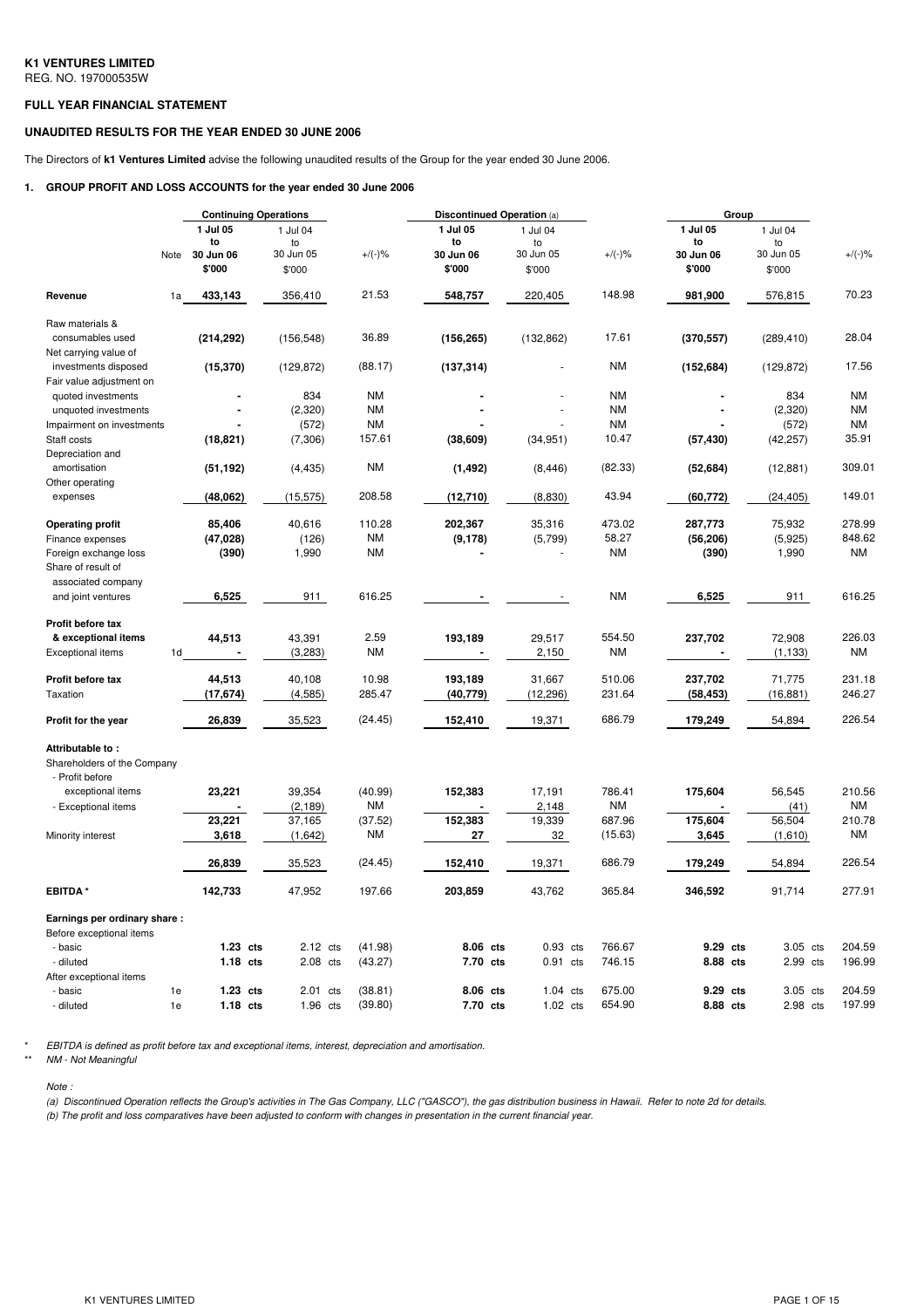# **Notes to Group Profit and Loss Accounts**

1a. Breakdown of revenue

|                                         | 1 Jul 05<br>to<br>30 Jun 06 | 1 Jul 04<br>to<br>30 Jun 05 |           |
|-----------------------------------------|-----------------------------|-----------------------------|-----------|
|                                         | \$'000                      | \$'000                      | $+/(-)$ % |
| <b>Continuing operations</b>            |                             |                             |           |
| Revenue from retail gasoline operations | 230,411                     | 166,011                     | 38.79     |
| Revenue from transportation leasing     | 148,558                     |                             | <b>NM</b> |
| Revenue from crude oil                  |                             | 10,849                      | ΝM        |
| Proceeds from sale of investments       | 28,915                      | 169,874                     | (82.98)   |
| Investment income                       | 4,137                       | 4,025                       | 2.78      |
| Interest income from:                   |                             |                             |           |
| Related parties                         | 1,241                       | 963                         | 28.87     |
| <b>Others</b>                           | 835                         | 2,348                       | (64.44)   |
| Others                                  | 19,046                      | 2,340                       | 713.93    |
|                                         | 433,143                     | 356,410                     | 21.53     |
| <b>Discontinued operation</b>           |                             |                             |           |
| Revenue from utility supply             | 241,277                     | 220,401                     | 9.47      |
| Consideration for sale of business      | 307,454                     |                             | <b>NM</b> |
| Interest income                         | 26                          | 4                           | 550.00    |
|                                         | 981,900                     | 576,815                     | 70.23     |

1b. Pre-tax profit of the Group is arrived at after crediting/(charging) the following :

|                                    | 1 Jul 05<br>to<br>30 Jun 06<br>\$'000 | 1 Jul 04<br>to<br>30 Jun 05<br>\$'000 | $+/(-)$ % |
|------------------------------------|---------------------------------------|---------------------------------------|-----------|
| <b>Continuing operations</b>       |                                       |                                       |           |
| Profit on disposal of fixed assets | 11,853                                | 76                                    | <b>NM</b> |
| Profit on sale of investments      | 13,545                                | 32,120                                | (57.83)   |
| Profit on disposal of subsidiary   |                                       | 7,882                                 | <b>NM</b> |
| Fair value gain - Derivatives      | 2,790                                 | ٠                                     | <b>NM</b> |
| Provision for doubtful debts       | (43)                                  | ٠                                     | <b>NM</b> |
| <b>Discontinued operation</b>      |                                       |                                       |           |
| Profit on disposal of subsidiary * | 170,140                               | ۰                                     | <b>NM</b> |
| Provision:                         |                                       |                                       |           |
| <b>Stocks</b>                      | (129)                                 | ٠                                     | <b>NM</b> |
| Doubtful debts                     | (229)                                 | (306)                                 | (25.16)   |

\* Profit on disposal of subsidiary relates to the GASCO gain as announced on 8 June 2006. The increase from \$145 million, as announced, to \$170 million is mainly attributable to changes in the net assets disposed upon final closing.

1c. Tax expense includes an adjustment for overprovision of tax in respect of prior years for an amount of S\$664,000.

## 1d. Exceptional items for the year comprised :

|                                                       | 1 Jul 05<br>to<br>30 Jun 06<br>\$'000 | 1 Jul 04<br>to<br>30 Jun 05<br>\$'000 |
|-------------------------------------------------------|---------------------------------------|---------------------------------------|
| Uninsured expenses associated with repairs for        |                                       |                                       |
| damages caused by Hurricane Ivan                      |                                       | (3,283)                               |
| Reimbursement of developmental costs of utility lines |                                       | 2,150                                 |
|                                                       |                                       | (1, 133)                              |
| Minority share of exceptional items                   |                                       | 1,092                                 |
| Net exceptional items                                 |                                       | (41)                                  |
|                                                       |                                       |                                       |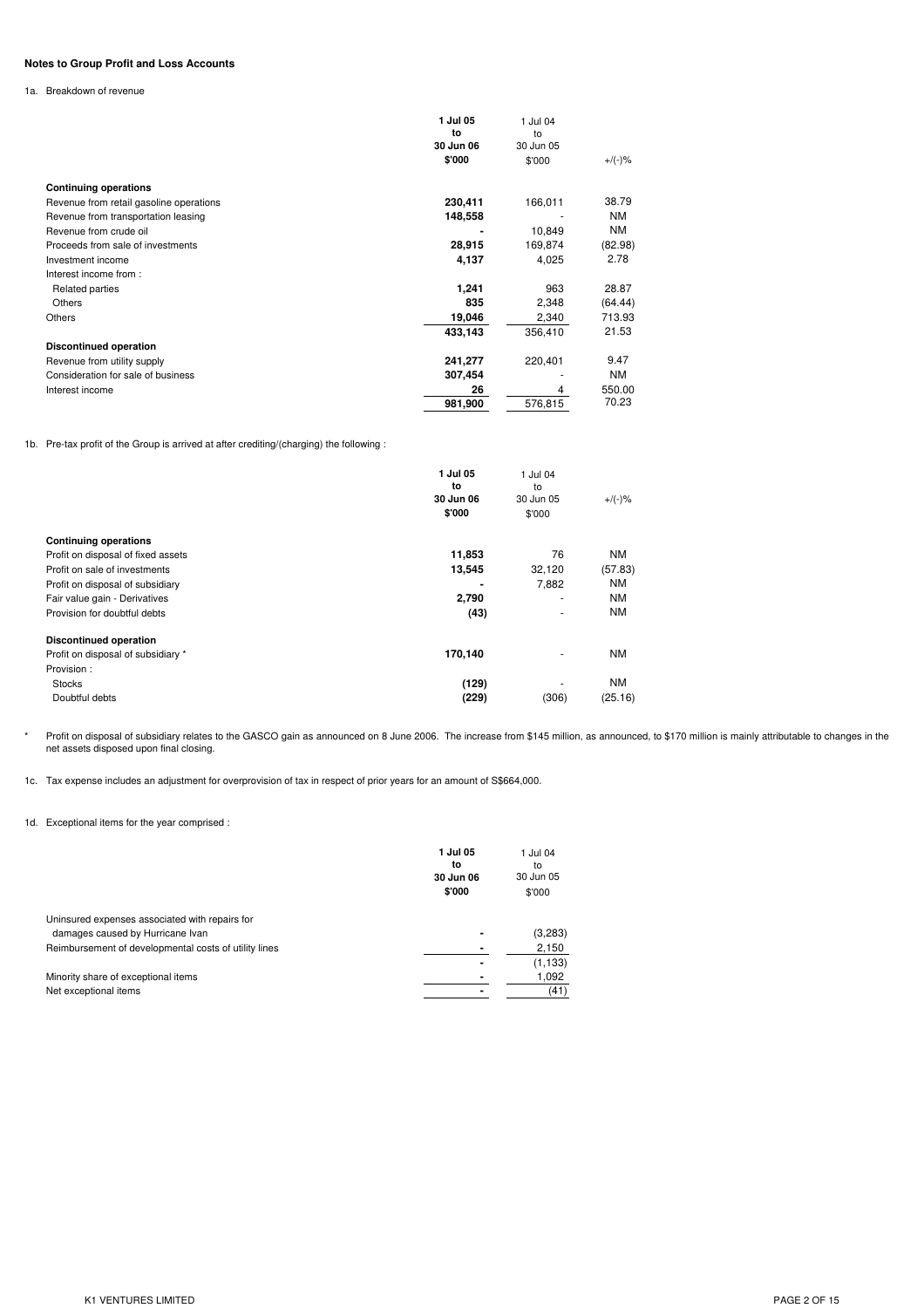#### 1e. Earnings per ordinary share

|                                                       |                | <b>GROUP</b>   |           |
|-------------------------------------------------------|----------------|----------------|-----------|
|                                                       | 1 Jul 05<br>to | 1 Jul 04<br>to |           |
|                                                       | 30 Jun 06      | 30 Jun 05      | $+/(-)$ % |
| From continuing and discontinued operations           |                |                |           |
| Earnings per Ordinary Share of the Group for the year |                |                |           |
| based on net profit attributable to shareholders :-   |                |                |           |
| (i) Based on the weighted average number of shares    | 9.29 cts       | 3.05 cts       | 204.59    |
| - Weighted average number of shares('000)             | 1,890,752      | 1,852,702      | 2.05      |
| (ii) On a fully diluted basis                         | 8.88 cts       | 2.98 cts       | 197.99    |
| - Adjusted weighted average number of shares ('000)   | 1,977,788      | 1,894,350      | 4.40      |
| From continuing operations                            |                |                |           |
| Earnings per Ordinary Share of the Group for the year |                |                |           |
| based on net profit attributable to shareholders :-   |                |                |           |
| (i) Based on the weighted average number of shares    | 1.23 cts       | 2.01 cts       | (38.81)   |
| - Weighted average number of shares('000)             | 1,890,752      | 1,852,702      | 2.05      |
| (ii) On a fully diluted basis                         | $1.18$ cts     | $1.96$ cts     | (39.80)   |
| - Adjusted weighted average number of shares ('000)   | 1,977,788      | 1.894.350      | 4.40      |
|                                                       |                |                |           |

#### 1f. Breakdown of revenue

|                                                                                                                            |                             | <b>GROUP</b>                |           |
|----------------------------------------------------------------------------------------------------------------------------|-----------------------------|-----------------------------|-----------|
|                                                                                                                            | 1 Jul 05<br>to<br>30 Jun 06 | 1 Jul 04<br>to<br>30 Jun 05 | $+/(-)$ % |
|                                                                                                                            | \$'000                      | \$'000                      |           |
| <b>First Half</b><br>Revenue reported for first half year                                                                  | 319,143                     | 255,324                     | 25.00     |
| Operating profit/loss after tax and exceptional items before deducting minority<br>interests reported for first half year  | 16,239                      | 28,305                      | (42.63)   |
| <b>Second Half</b><br>Revenue reported for second half year                                                                | 662,757                     | 321,491                     | 106.15    |
| Operating profit/loss after tax and exceptional items before deducting minority<br>interests reported for second half year | 163,010                     | 26,589                      | 513.07    |

1g. There was no extraordinary item during the year.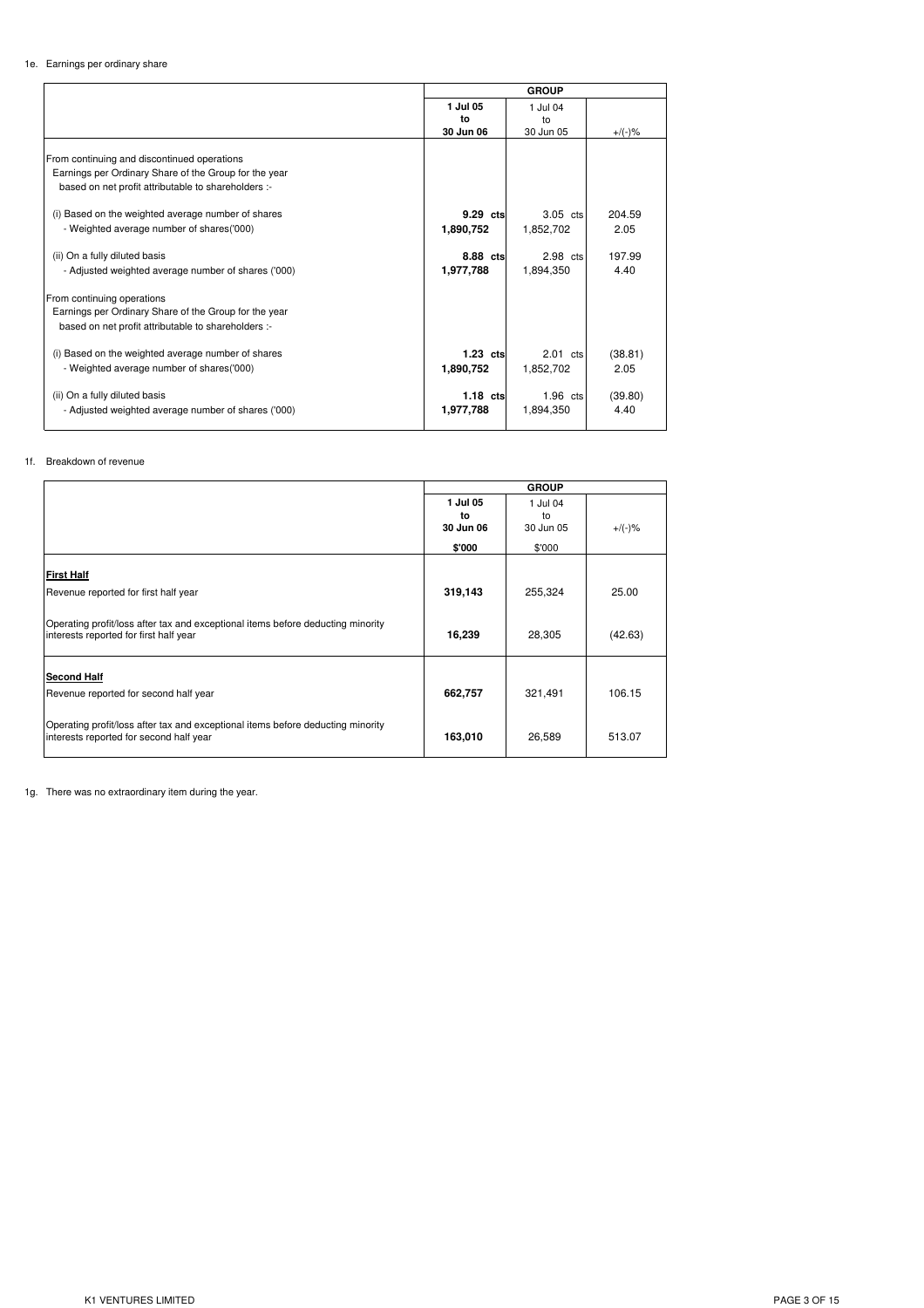# **2. BALANCE SHEETS as at 30 June 2006**

|                                       | <b>GROUP</b> |           |           | <b>COMPANY</b> |  |
|---------------------------------------|--------------|-----------|-----------|----------------|--|
|                                       | As at        | As at     | As at     | As at          |  |
|                                       | 30 Jun 06    | 30 Jun 05 | 30 Jun 06 | 30 Jun 05      |  |
|                                       | \$'000       | \$'000    | \$'000    | \$'000         |  |
| Share capital *                       | 393,213      | 187,741   | 393,213   | 187,741        |  |
| <b>Reserves</b>                       | 362,889      | 406,792   | 259,474   | 271,694        |  |
| Share capital & reserves              | 756,102      | 594,533   | 652,687   | 459,435        |  |
| <b>Minority interests</b>             | 46,618       | 151       |           |                |  |
| Capital employed                      | 802,720      | 594,684   | 652,687   | 459,435        |  |
| Represented by:                       |              |           |           |                |  |
| <b>Fixed assets</b>                   | 540,944      | 244,450   | 241       | 335            |  |
| <b>Subsidiaries</b>                   |              |           | 203,855   | 155,283        |  |
| Associated company and joint ventures | 79,276       |           |           |                |  |
| Available-for-sale investments        | 288,495      | 256,549   | 42,981    | 57,693         |  |
| Intangibles                           | 248,865      | 17,338    |           |                |  |
| Other assets                          | 11,535       | 6,433     |           |                |  |
|                                       | 1,169,115    | 524,770   | 247,077   | 213,311        |  |
| <b>Current assets</b>                 |              |           |           |                |  |
| <b>Stocks</b>                         | 14,684       | 15,632    |           |                |  |
| Due from subsidiaries                 |              |           | 137,762   | 113,967        |  |
| Debtors                               | 24,482       | 37,720    | 2,590     | 1,856          |  |
| Available-for-sale investments        | 6,850        | 5,000     |           |                |  |
| Bank balances, deposits and cash      | 385,246      | 201,046   | 334,881   | 143,751        |  |
|                                       | 431.262      | 259,398   | 475,233   | 259,574        |  |
| <b>Current liabilities</b>            |              |           |           |                |  |
| Creditors                             | 55,599       | 31,673    | 54,613    | 1,122          |  |
| Due to subsidiaries                   |              |           | 11,662    | 10,051         |  |
| Amount owing to minority              |              |           |           |                |  |
| shareholders of subsidiary            | 24,510       |           |           |                |  |
| Term loans                            | 3,720        |           |           |                |  |
| Provision for taxation                | 39,263       | 2,258     | 2,055     | 2,055          |  |
|                                       | 123,092      | 33,931    | 68,330    | 13,228         |  |
| <b>Net current assets</b>             | 308,170      | 225,467   | 406,903   | 246,346        |  |
| <b>Non-current liabilities</b>        |              |           |           |                |  |
| Term loans                            | 473,080      | 122,363   |           |                |  |
| Deferred liabilities                  | 3,713        | 6,090     |           |                |  |
| Deferred taxation                     | 197,772      | 27,100    | 1,293     | 222            |  |
|                                       | 674,565      | 155,553   | 1,293     | 222            |  |
| <b>Net assets</b>                     | 802,720      | 594.684   | 652,687   | 459,435        |  |

credit of share premium account has been transferred to the company's share capital account as at that date. Pursuant to The Companies (Amendment) Act 2005 effective 30 January 2006, the concept of authorised share capital and par value has been abolished. Amount standing to the

\*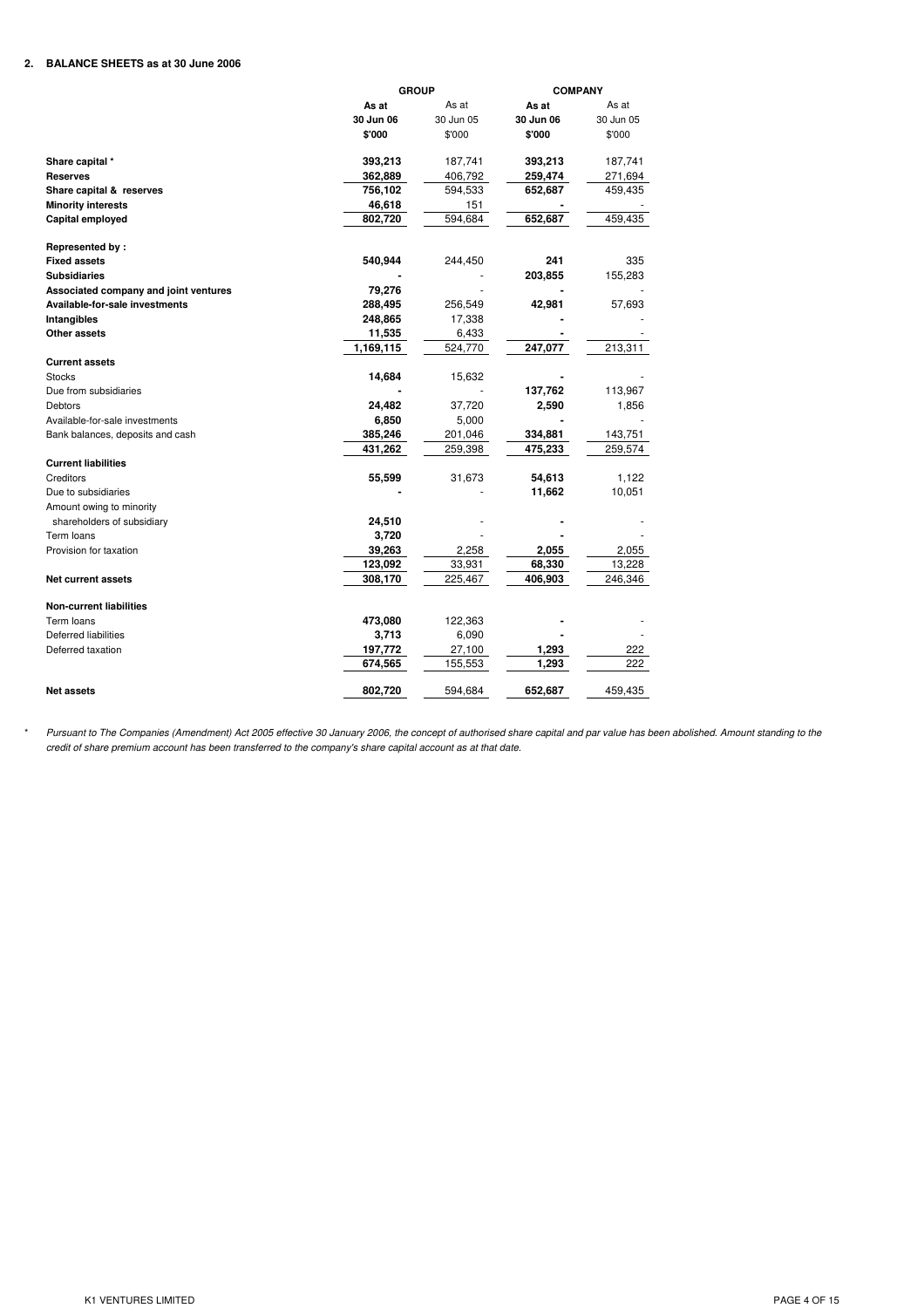#### **Notes to Balance Sheets**

#### 2a. Group's borrowings and debt securities

(i) Amount repayable in one year or less, or on demand

| As at 30 Jun 06 |           | As at 30 Jun 05          |           |
|-----------------|-----------|--------------------------|-----------|
| Secured         | Unsecured | Secured                  | Unsecured |
| \$'000          | \$'000    | \$'000                   | \$'000    |
| 3,720           | -         | $\overline{\phantom{a}}$ | -         |

(ii) Amount repayable after one year

| As at 30 Jun 06 |                | As at 30 Jun 05 |           |
|-----------------|----------------|-----------------|-----------|
| Secured         | Unsecured      | Secured         | Unsecured |
| \$'000          | \$'000         | \$'000          | \$'000    |
| 473,080         | $\blacksquare$ | 122,363         | ۰         |

#### (iii) Details of any collateral

The term loans as at 30 June 2006 pertained to debt financing taken up by Helm and are pledged against the assets of Helm. The net book value of the fixed assets and other assets pledged to financial institutions amounted to \$901 million.

The term loans as at 30 June 2005 related to GASCO, and were secured by a pledge of all the equity interest of a subsidiary and receipts and a letter of credit issued through the subsidiary's credit facility. The net book value of shares in a subsidiary pledged amounted to \$279,124,000 in the previous financial year.

#### 2b. Net asset value

|                                                  | <b>GROUP</b>       |                    |           |                    | <b>COMPANY</b>     |           |
|--------------------------------------------------|--------------------|--------------------|-----------|--------------------|--------------------|-----------|
|                                                  | As at<br>30 Jun 06 | As at<br>30 Jun 05 | $+/(-)$ % | As at<br>30 Jun 06 | As at<br>30 Jun 05 | $+/(-)$ % |
| Net asset value<br>per Ordinary Share #          | \$0.40             | \$0.32             | 25.00     | \$0.34             | \$0.25             | 36.00     |
| Net tangible asset value<br>per Ordinary Share # | \$0.27             | \$0.31             | (12.90)   | \$0.34             | \$0.25             | 36.00     |

# Based on issued share capital of 1,897,528,003 ordinary shares as at the end of the financial year (June 2005 : 1,877,412,503).

#### 2c. Balance Sheet review

The changes in the balance sheet arose substantially from the acquisition of Helm and the sale of GASCO in June 2006.

Group shareholders' funds increased from \$594.5 million as at 30 June 2005 to \$756.1 million as at 30 June 2006. The increase was mainly due to the profits attributable to shareholders for the<br>year resulting principally fr

Following the acquisition of Helm on 8 July 2005, Group total assets more than doubled from \$784.2 million as at 30 June 2005 to \$1.6 billion as at 30 June 2006.

Total current assets increased by \$171.9 million to \$431.3 million due primarily to the cash proceeds received upon completion of disposal of GASCO and sale of Savi. The increase was in part offset by the cash paid for the acquisition of Helm.

Non-current assets increased by \$644.3 million from \$524.8 million to \$1.2 billion mainly due to the acquisition of Helm.

Current liabilities increased by \$89.2 million from \$33.9 million as at 30 June 2005 to \$123.1 million as at 30 June 2006. The increase resulted principally from an increase in the provision for taxation as well as \$24.5 million owing to minority shareholders of Helm, which is being maintained in an escrow account as collateral for representations and warranties provided at the time of the Helm acquisition.

Non-current liabilities increased by \$519 million from \$155.6 million as at 30 June 2005 to \$674.6 million as at 30 June 2006. The increase was the result of an increase in term loans of \$350.7 million arising from the Helm acquisition and an increase in deferred taxation of \$170.7 million.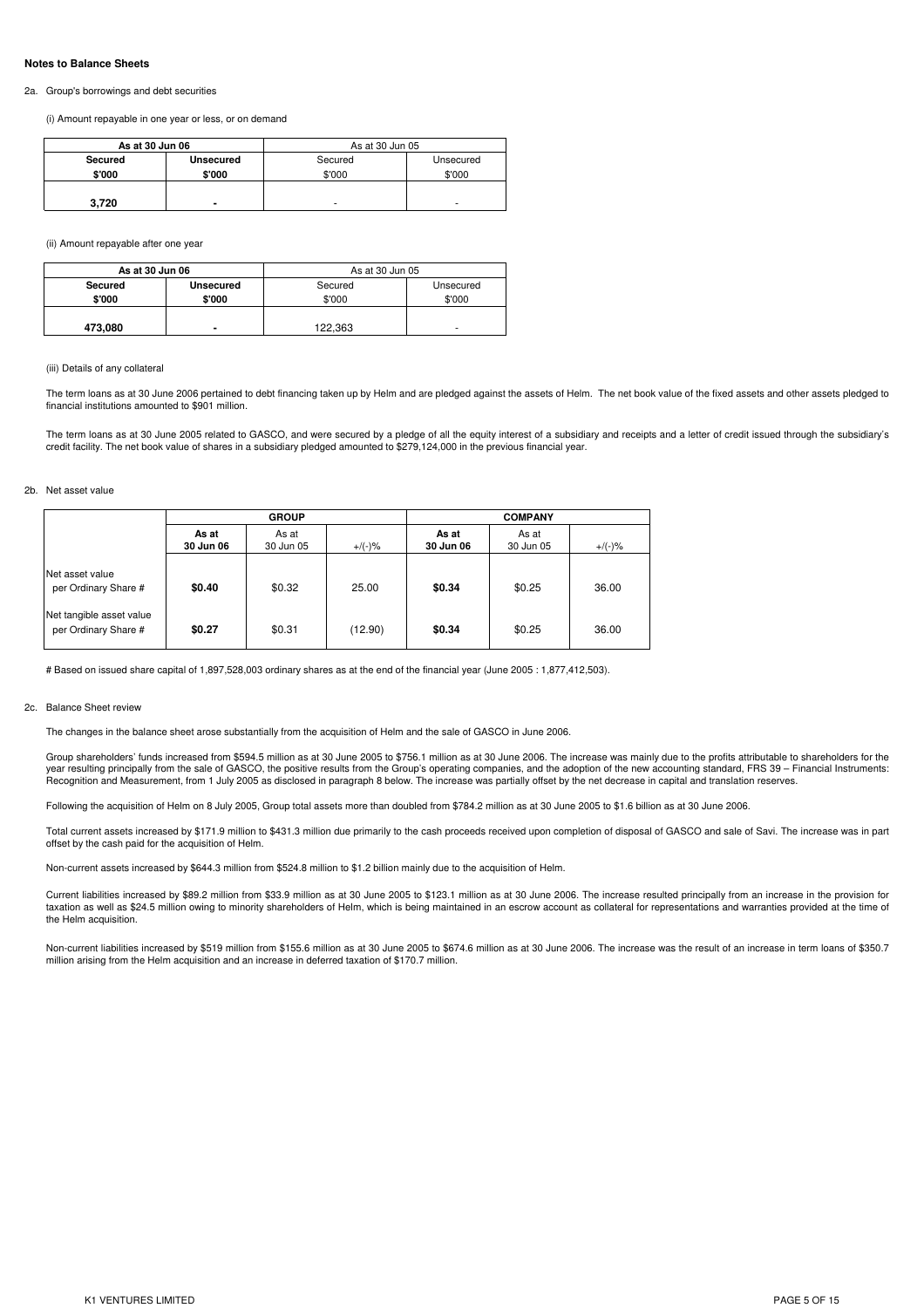# 2d. Discontinued operation

Discontinued Operation reflects the Group's activities in The Gas Company, LLC ("GASCO"), the gas distribution business in Hawaii.

On 19 August 2005, the Company announced that it had entered into a purchase agreement for the sale of GASCO. The transaction was completed on 7 June 2006. After taking into<br>consideration the repayment of existing debt rel million.

i. An analysis of the results of discontinued operations is as follows :-

|                                             | Group          |                |
|---------------------------------------------|----------------|----------------|
|                                             | 1 Jul 05<br>to | 1 Jul 04<br>to |
|                                             | 7 Jun 06       | 30 Jun 05      |
|                                             | \$'000         | \$'000         |
| <b>Operations</b>                           |                |                |
| Revenue                                     | 241,303        | 220,405        |
| Expenses                                    | (209,076)      | (185,089)      |
| Operating profit                            | 32,227         | 35,316         |
| Finance expenses                            | (9, 178)       | (5,799)        |
| Profit before tax and exceptional items     | 23,049         | 29,517         |
| Exceptional items                           |                | 2,150          |
| Profit before tax                           | 23,049         | 31,667         |
| Profit from sale of business                |                |                |
| Gross Consideration                         | 422,894        |                |
| Less: Debt                                  | (115,440)      |                |
| Net consideration                           | 307,454        |                |
| Net carrying value of assets disposed       | (137,314)      |                |
| Gain on disposal of discontinued operations | 170,140        |                |
| Profit before tax for the year              | 193,189        | 31,667         |

ii The impact of the Discontinued Operation on the cashflows of the Group is as follows :

|                     | 1 Jul 05<br>to<br>7 Jun 06<br>\$'000 | 1 Jul 04<br>to<br>30 Jun 05<br>\$'000 |
|---------------------|--------------------------------------|---------------------------------------|
| Operating cashflows | 7.246                                | 31,111                                |
| Investing cashflows | (12, 744)                            | (10, 309)                             |
| Financing cashflows | 5,316                                | (8)                                   |
| Net cashflows       | (182)                                | 20,794                                |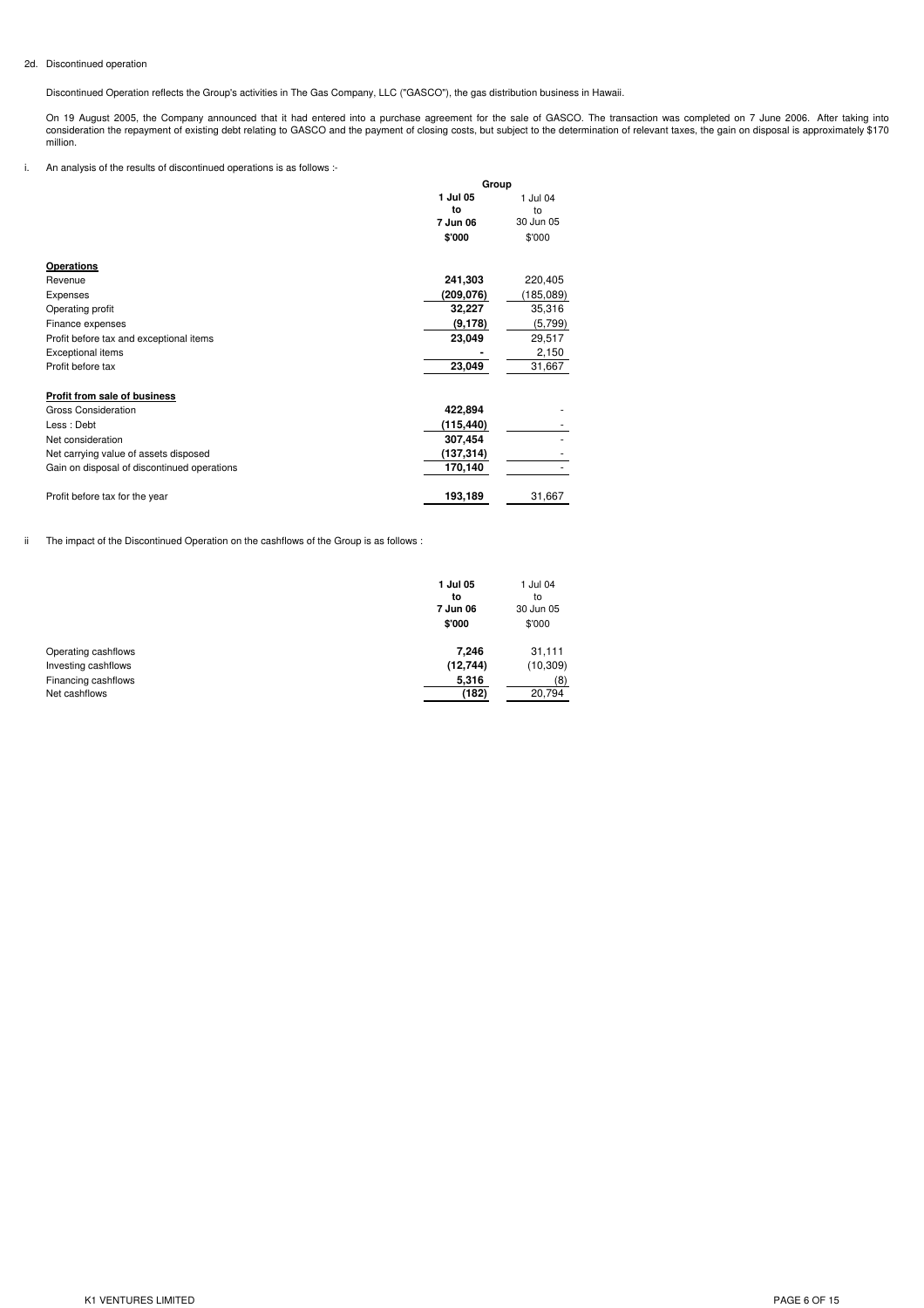# **3. CONSOLIDATED CASH FLOW STATEMENTS for the year ended 30 June 2006**

|                                                                    | Note | 1 Jul 05<br>to<br>30 Jun 06<br>\$'000 | 1 Jul 04<br>to<br>30 Jun 05<br>\$'000 |
|--------------------------------------------------------------------|------|---------------------------------------|---------------------------------------|
| <b>CASH FLOWS FROM OPERATING ACTIVITIES</b>                        |      |                                       |                                       |
| Operating profit                                                   |      | 287,773                               | 75,932                                |
| Adjustments:                                                       |      |                                       |                                       |
| Depreciation and amortisation                                      |      | 52,684                                | 12,881                                |
| Investment income                                                  |      | (3,316)                               | (3,743)                               |
| Amortisation of interest                                           |      |                                       | (158)                                 |
| Profit on disposal of subsidiary                                   |      | (170, 140)                            | (7,882)                               |
| Profit on disposal of fixed assets                                 |      | (11, 853)                             | (76)                                  |
| Profit on sale of investments                                      |      | (13, 545)                             | (32, 120)                             |
| Fair value adjustments on quoted investments                       |      |                                       | (834)                                 |
| Fair value adjustments on unquoted investments                     |      |                                       | 2,320                                 |
| Impairment on investments                                          |      |                                       | 572                                   |
| Cash flow from operations before changes in working capital        |      | 141,603                               | 46,892                                |
| Working capital changes :                                          |      |                                       |                                       |
| <b>Stocks</b>                                                      |      | (9,628)                               | (2,590)                               |
| Debtors                                                            |      | (19, 426)                             | 8,069                                 |
| Creditors                                                          |      | 42,098                                | 6,572                                 |
| Translation of foreign subsidiaries and others                     |      | 20,599                                | (2,809)                               |
| <b>Cash from operations</b>                                        |      | 175,246                               | 56,134                                |
| Interest paid                                                      |      | (50, 558)                             | (5,765)                               |
| Income taxes paid (net of refund received)                         |      | (1, 913)                              | (7,662)                               |
| Net cash from operating activities                                 |      | 122,775                               | 42,707                                |
| <b>CASH FLOWS FROM INVESTING ACTIVITIES</b>                        |      |                                       |                                       |
| Acquisition of subsidiaries                                        | За   | (726, 531)                            | (68,099)                              |
| Disposal of subsidiary                                             | 3b   | 279,560                               | (2,574)                               |
| Purchase of fixed assets                                           |      | (98, 372)                             | (12, 530)                             |
| Proceeds from disposal of fixed assets                             |      | 67,941                                | 223                                   |
| Net proceeds from disposal and capital distribution of investments |      | 35,206                                | 171,713                               |
| Purchase of investments                                            |      | (3, 430)                              | (33, 309)                             |
| Net cash (used in) /from investing activities                      |      | (445, 626)                            | 55,424                                |
| <b>CASH FLOWS FROM FINANCING ACTIVITIES</b>                        |      |                                       |                                       |
| Proceeds from share issue                                          |      | 3,461                                 | 76,927                                |
| Proceeds from term loans                                           |      | 522,324                               | 4,175                                 |
| Acquisition of additional interest in subsidiary                   |      | (127)                                 |                                       |
| Distribution to minority shareholder of subsidiary                 |      | (5)                                   | (126)                                 |
| Repayment of amount due to minority shareholders                   |      | (8,752)                               | (4, 161)                              |
| Repayment of term loans (net)                                      |      | (45, 524)                             | (1,684)                               |
| Dividend paid to shareholders of the Company                       |      |                                       | (18, 768)                             |
| Withdrawal of non-current bank deposits (net)                      |      |                                       | 15,459                                |
| Net cash from financing activities                                 |      | 471,377                               | 71,822                                |
| Increase in cash and cash equivalents                              |      | 148,526                               | 169,953                               |
| Cash and cash equivalents at beginning of year                     |      | 201,046                               | 29,103                                |
| Effects of exchange rate changes on cash and cash equivalents      |      | (390)                                 | 1,990                                 |
| Cash and cash equivalents at end of year                           |      | 349,182                               | 201,046                               |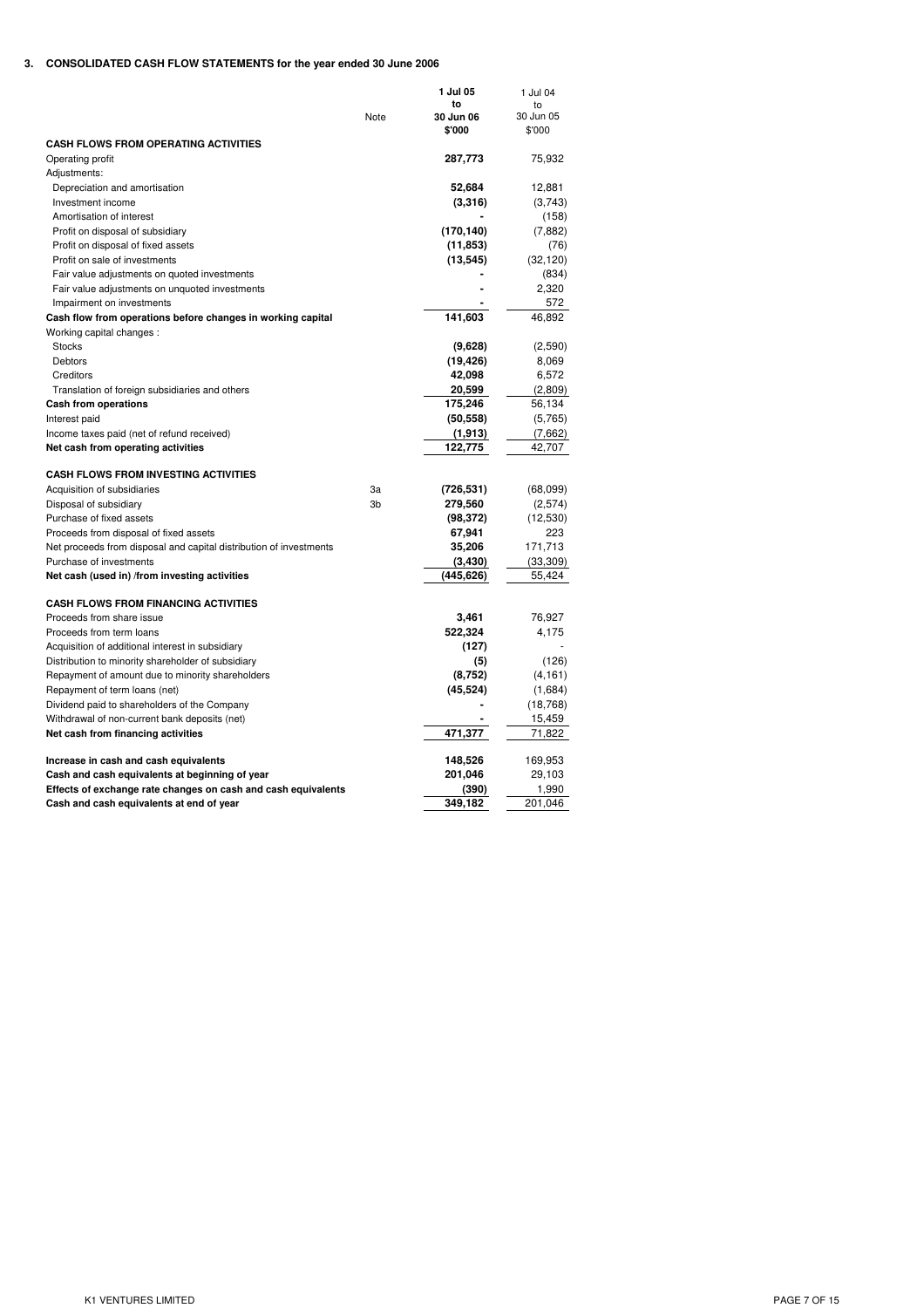#### **Notes to Consolidated Cashflow Statements**

#### 3a. Acquisition of Subsidiaries

The fair values of net assets and liabilities of subsidiaries acquired were as follows :

|                                                | 1 Jul 05   | 1 Jul 04  |
|------------------------------------------------|------------|-----------|
|                                                | to         | to        |
|                                                | 30 Jun 06  | 30 Jun 05 |
|                                                | \$'000     | \$'000    |
| Fixed assets                                   | 539,975    | 44,133    |
| Associated company                             | 76,439     |           |
| Available-for-sale investments                 | 43,019     |           |
| Debtors                                        | 57,926     | 375       |
| <b>Stocks</b>                                  | 4,420      | 3,448     |
| Intangibles                                    | 55,881     | 7,906     |
| Other assets                                   | 13,731     | 1,488     |
| Cash and cash equivalents                      | 6,080      |           |
| Creditors                                      | (21, 152)  |           |
| Amount due to minority shareholder             | (33, 262)  |           |
| Provision for taxation                         | (15, 121)  |           |
| Deferred taxation                              | (143, 667) |           |
| <b>Deferred liabilities</b>                    | (597)      |           |
| Minority Interest                              | (45, 660)  |           |
| Net assets acquired                            | 538,012    | 57,350    |
| Goodwill                                       | 194,599    | 10,749    |
| Purchase consideration                         | 732,611    | 68,099    |
| Less : cash and cash equivalents acquired      | (6,080)    |           |
| Cash flow on acquisition, net of cash acquired | 726,531    | 68,099    |

Note :<br>The fair values of the assets acquired in the current financial year were based on an independent valuation conducted for the purpose of purchase price allocation of the assets acquired from *Helm.*

### 3b. Disposal of Subsidiaries

The fair values of net assets and liabilities of a subsidiary disposed were as follows :

|                                             | 1 Jul 05   | 1 Jul 04  |
|---------------------------------------------|------------|-----------|
|                                             | to         | to        |
|                                             | 30 Jun 06  | 30 Jun 05 |
|                                             | \$'000     | \$'000    |
| <b>Fixed assets</b>                         | (200, 185) | (18,500)  |
| Other assets                                | (18, 261)  |           |
| Debtors                                     | (31, 809)  | (1,052)   |
| <b>Stock</b>                                | (13,803)   | (1, 444)  |
| Bank balances, deposits & cash              | (27, 894)  | (2,574)   |
| Creditors                                   | 31,847     | 6,733     |
| Term loan                                   | 114,682    | 13,035    |
| Deferred taxation                           | 14,349     |           |
| Deferred liabilities                        | 6,578      | 12,606    |
| Foreign Exchange Translation Reserves       | (12, 818)  | (55)      |
| Minority Interest                           |            | (867)     |
|                                             | (137, 314) | 7,882     |
| Net profit on disposal                      | (170,140)  | (7, 882)  |
| Sales Proceeds                              | (307, 454) |           |
| Add: Bank balance and cash disposed         | 27,894     | 2,574     |
| Cash flow on disposed, net of cash disposed | (279, 560) | 2,574     |
|                                             |            |           |

#### 3c. Bank balances, deposits and cash

i.

|                                   | 1 Jul 05  | 1 Jul 04  |  |
|-----------------------------------|-----------|-----------|--|
|                                   | to        |           |  |
|                                   | 30 Jun 06 | 30 Jun 05 |  |
|                                   | \$'000    | \$'000    |  |
| Bank balances, deposits and cash  | 335,784   | 92,352    |  |
| Deposits with related parties     | 13.398    | 108,694   |  |
| Cash and cash equivalents         | 349.182   | 201,046   |  |
| Restricted cash held under escrow | 36.064    | ۰         |  |
|                                   | 385,246   | 201.046   |  |

Restricted cash held under escrow is made up of:

\$24.5 million payable to the former shareholders of a subsidiary as collateral for representations and warranties provided at the time of the acquisition,

ii \$11.6 million payable to a former subsidiary on certain obligations arising out of the settlement conditions with respect to the regulatory approval obtained on the sale of a subsidiary.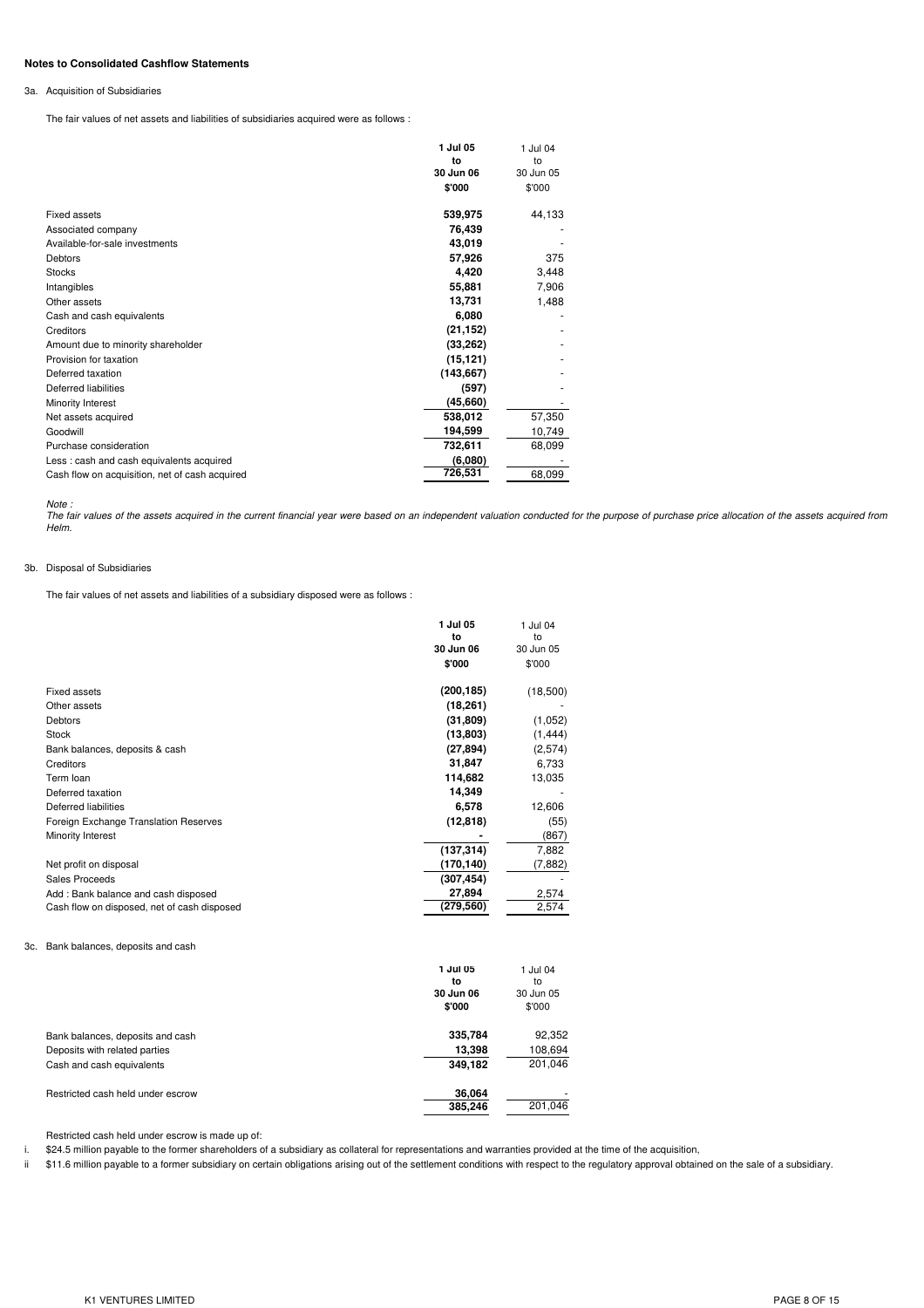# **4. STATEMENTS OF CHANGES IN EQUITY**

4a. Group Statement of Changes in Equity for the year ended 30 June

|                                                  | Attributable to equity holders of the Company |                             |                                       |                                                  |                                       |                                                  |                                                       |                                |
|--------------------------------------------------|-----------------------------------------------|-----------------------------|---------------------------------------|--------------------------------------------------|---------------------------------------|--------------------------------------------------|-------------------------------------------------------|--------------------------------|
| 2006                                             | Share<br>Capital<br><b>S\$'000</b>            | Share<br>Premium<br>S\$'000 | Capital<br><b>Reserves</b><br>S\$'000 | <b>Translation</b><br><b>Reserves</b><br>S\$'000 | Revenue<br><b>Reserves</b><br>S\$'000 | Share<br>Capital &<br><b>Reserves</b><br>S\$'000 | <b>Minority</b><br><b>Interests</b><br><b>S\$'000</b> | Capital<br>Employed<br>S\$'000 |
| As at 1 July 2005                                |                                               |                             |                                       |                                                  |                                       |                                                  |                                                       |                                |
| As previously reported                           | 187,741                                       | 202,011                     | 59,508                                | (7, 919)                                         | 153,192                               | 594,533                                          | 151                                                   | 594,684                        |
| Effect of adopting FRS 39                        |                                               |                             | 26,076                                |                                                  |                                       | 26,076                                           |                                                       | 26,076                         |
|                                                  | 187,741                                       | 202,011                     | 85,584                                | (7,919)                                          | 153,192                               | 620,609                                          | 151                                                   | 620,760                        |
| Fair value changes on                            |                                               |                             |                                       |                                                  |                                       |                                                  |                                                       |                                |
| available-for-sale investments                   |                                               |                             | (23, 646)                             |                                                  |                                       | (23, 646)                                        |                                                       | (23, 646)                      |
| Fair value gain realised and transferred         |                                               |                             |                                       |                                                  |                                       |                                                  |                                                       |                                |
| to profit and loss account                       |                                               |                             |                                       |                                                  |                                       |                                                  |                                                       |                                |
| upon disposal of investment                      |                                               | $\blacksquare$              | (4, 165)                              |                                                  |                                       | (4, 165)                                         |                                                       | (4, 165)                       |
| Fair value change on cashflow hedges             |                                               |                             | 1,026                                 |                                                  |                                       | 1,026                                            |                                                       | 1,026                          |
| Exchange differences                             |                                               |                             |                                       |                                                  |                                       |                                                  |                                                       |                                |
| arising on consolidation                         |                                               |                             |                                       | (28, 902)                                        |                                       | (28, 902)                                        | (2,706)                                               | (31,608)                       |
| Currency translation loss                        |                                               |                             |                                       |                                                  |                                       |                                                  |                                                       |                                |
| realised and transferred                         |                                               |                             |                                       |                                                  |                                       |                                                  |                                                       |                                |
| to profit and loss account                       |                                               | $\blacksquare$              |                                       | 12,115                                           |                                       | 12,115                                           |                                                       | 12,115                         |
|                                                  | $\overline{\phantom{a}}$                      | $\blacksquare$              | (26, 785)                             | (16, 787)                                        | $\blacksquare$                        | (43, 572)                                        | (2,706)                                               | (46, 278)                      |
| Profit for the year                              |                                               |                             |                                       |                                                  | 175,604                               | 175,604                                          | 3,645                                                 | 179,249                        |
| Acquisition of subsidiary                        |                                               |                             |                                       |                                                  |                                       |                                                  | 45,660                                                | 45,660                         |
| Acquisition of additional interest in subsidiary |                                               |                             |                                       |                                                  |                                       |                                                  | (127)                                                 | (127)                          |
| Distribution from subsidiaries                   |                                               |                             |                                       |                                                  |                                       |                                                  | (5)                                                   | (5)                            |
| Shares issued                                    | 2,602                                         | 859                         |                                       |                                                  |                                       | 3,461                                            |                                                       | 3,461                          |
| Adjustment arising from abolition                |                                               |                             |                                       |                                                  |                                       |                                                  |                                                       |                                |
| of par value of shares (Note 4c)                 | 202,870                                       | (202, 870)                  |                                       |                                                  |                                       |                                                  |                                                       |                                |
| As at 30 June 2006                               | 393,213                                       | $\blacksquare$              | 58,799                                | (24, 706)                                        | 328,796                               | 756,102                                          | 46,618                                                | 802,720                        |

Prior to 1 July 2005, quoted investments were valued at the last transacted price, net of certain liquidity discount. With effect from 1 July 2005, the adoption of FRS 39 by the Group resulted in a<br>change in accounting pol

Group Statement of Changes in Equity for the year ended 30 June

\*

|                                                                                                       | Attributable to equity holders of the Company |                             |                                |                                    |                                |                                           |                                  |                                |
|-------------------------------------------------------------------------------------------------------|-----------------------------------------------|-----------------------------|--------------------------------|------------------------------------|--------------------------------|-------------------------------------------|----------------------------------|--------------------------------|
| 2005                                                                                                  | Share<br>Capital<br>S\$'000                   | Share<br>Premium<br>S\$'000 | Capital<br>Reserves<br>S\$'000 | Translation<br>Reserves<br>S\$'000 | Revenue<br>Reserves<br>S\$'000 | Share<br>Capital &<br>Reserves<br>S\$'000 | Minority<br>Interests<br>S\$'000 | Capital<br>Employed<br>S\$'000 |
| As at 1 July 2004                                                                                     | 160,654                                       | 152,171                     | 35,202                         | (4,510)                            | 115,456                        | 458,973                                   | 1,005                            | 459,978                        |
| Fair value changes on<br>available-for-sale investments *                                             |                                               |                             | 29,431                         |                                    |                                | 29,431                                    |                                  | 29,431                         |
| Fair value gain realised and transferred<br>to profit and loss account<br>upon disposal of investment |                                               |                             | (486)                          |                                    |                                | (486)                                     |                                  | (486)                          |
| Exchange differences<br>arising on consolidation                                                      |                                               |                             | ٠                              | (9, 331)                           | ٠                              | (9, 331)                                  | 17                               | (9,314)                        |
| Currency translation loss<br>realised and transferred                                                 |                                               |                             |                                |                                    |                                |                                           |                                  |                                |
| to profit and loss account                                                                            |                                               |                             |                                | 5,922                              |                                | 5,922                                     |                                  | 5,922                          |
| Disposal of a subsidiary                                                                              |                                               |                             |                                |                                    |                                |                                           | 866                              | 866                            |
| Transfer to deferred taxation                                                                         |                                               |                             | (4,639)                        |                                    |                                | (4,639)                                   |                                  | (4,639)                        |
|                                                                                                       |                                               | $\sim$                      | 24,306                         | (3,409)                            |                                | 20,897                                    | 883                              | 21,780                         |
| Profit for the year                                                                                   |                                               |                             |                                |                                    | 56,504                         | 56,504                                    | (1,610)                          | 54,894                         |
| Distribution from subsidiaries                                                                        |                                               |                             |                                |                                    |                                |                                           | (127)                            | (127)                          |
| Shares issued                                                                                         | 27,087                                        | 49,840                      |                                |                                    |                                | 76,927                                    |                                  | 76,927                         |
| Dividend paid                                                                                         |                                               |                             |                                |                                    | (18, 768)                      | (18, 768)                                 |                                  | (18, 768)                      |
| As at 30 June 2005                                                                                    | 187,741                                       | 202,011                     | 59,508                         | (7,919)                            | 153,192                        | 594,533                                   | 151                              | 594,684                        |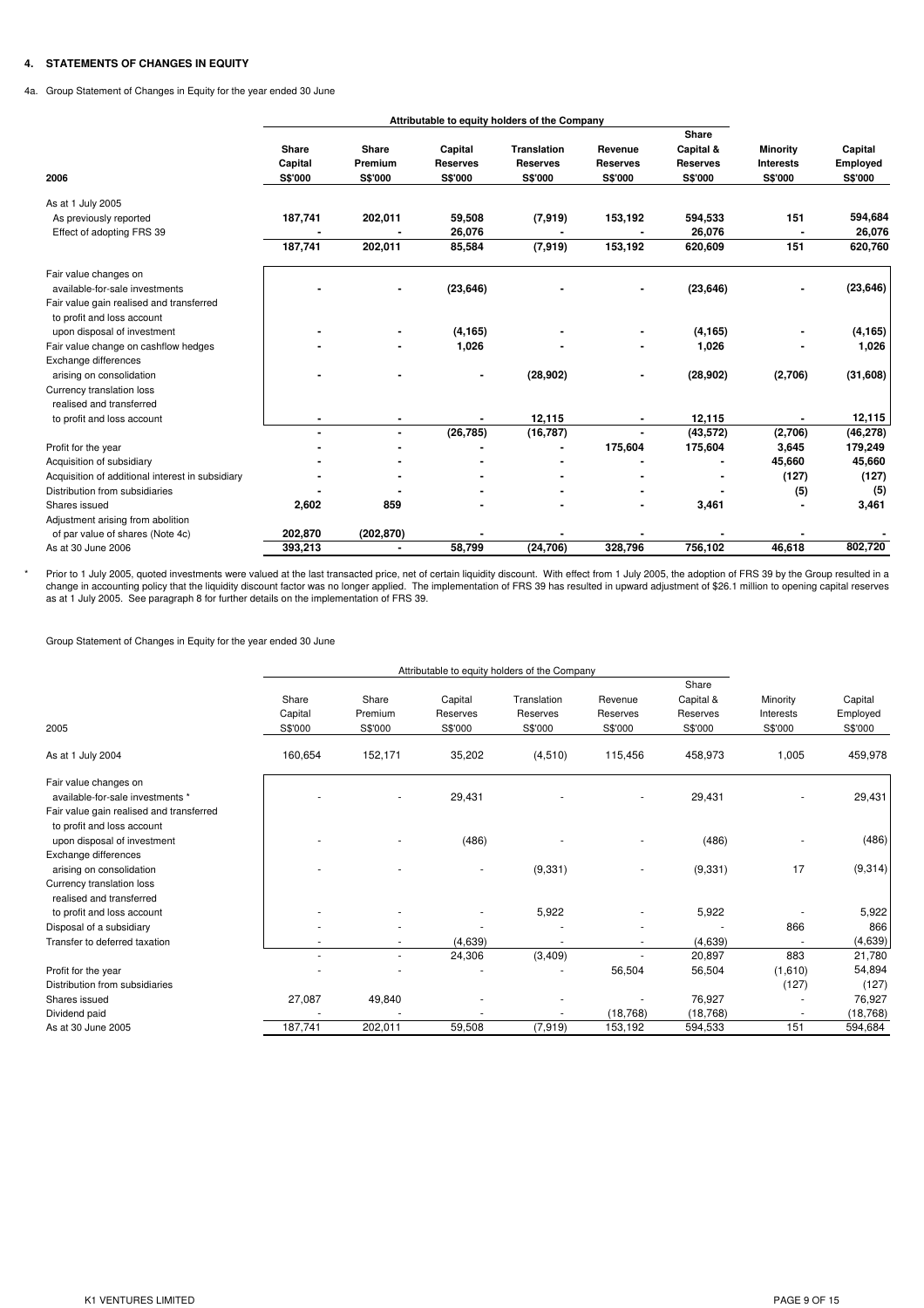#### 4b. Company Statement of Changes in Equity for the year ended 30 June

| As at 1 July 2005<br>187,741<br>202,011<br>(2,629)<br>72,312<br>459,435<br>As previously reported<br>2,629<br>Effect of adopting FRS 21<br>(2,629)<br>187,741<br>202,011<br>459,435<br>69,683<br>As restated<br>$\qquad \qquad \blacksquare$<br>753<br>753<br>Effect of adopting FRS 39<br>$\qquad \qquad \blacksquare$<br>187,741<br>202,011<br>69,683<br>460,188<br>753<br>$\blacksquare$<br>Fair value changes on<br>5,309<br>5,309<br>available-for-sale investments *<br>Fair value gain realised and transferred<br>to profit and loss account<br>(4, 165)<br>(4, 165)<br>upon disposal of investment<br>1,144<br>1,144<br>-<br>187,894<br>187,894<br>Profit for the year<br>2,602<br>859<br>3,461<br>Shares issued<br>Adjustment arising from abolition<br>202,870<br>(202,870)<br>of par value of shares (Note 4c)<br>393,213<br>1,897<br>652,687<br>As at 30 June 2006<br>257,577<br>$\blacksquare$ | 2006 | Share<br>Capital<br><b>S\$'000</b> | Share<br><b>Premium</b><br>S\$'000 | Capital<br><b>Reserves</b><br><b>S\$'000</b> | <b>Translation</b><br><b>Reserves</b><br><b>S\$'000</b> | Revenue<br><b>Reserves</b><br>S\$'000 | Total<br>S\$'000 |
|--------------------------------------------------------------------------------------------------------------------------------------------------------------------------------------------------------------------------------------------------------------------------------------------------------------------------------------------------------------------------------------------------------------------------------------------------------------------------------------------------------------------------------------------------------------------------------------------------------------------------------------------------------------------------------------------------------------------------------------------------------------------------------------------------------------------------------------------------------------------------------------------------------------|------|------------------------------------|------------------------------------|----------------------------------------------|---------------------------------------------------------|---------------------------------------|------------------|
|                                                                                                                                                                                                                                                                                                                                                                                                                                                                                                                                                                                                                                                                                                                                                                                                                                                                                                              |      |                                    |                                    |                                              |                                                         |                                       |                  |
|                                                                                                                                                                                                                                                                                                                                                                                                                                                                                                                                                                                                                                                                                                                                                                                                                                                                                                              |      |                                    |                                    |                                              |                                                         |                                       |                  |
|                                                                                                                                                                                                                                                                                                                                                                                                                                                                                                                                                                                                                                                                                                                                                                                                                                                                                                              |      |                                    |                                    |                                              |                                                         |                                       |                  |
|                                                                                                                                                                                                                                                                                                                                                                                                                                                                                                                                                                                                                                                                                                                                                                                                                                                                                                              |      |                                    |                                    |                                              |                                                         |                                       |                  |
|                                                                                                                                                                                                                                                                                                                                                                                                                                                                                                                                                                                                                                                                                                                                                                                                                                                                                                              |      |                                    |                                    |                                              |                                                         |                                       |                  |
|                                                                                                                                                                                                                                                                                                                                                                                                                                                                                                                                                                                                                                                                                                                                                                                                                                                                                                              |      |                                    |                                    |                                              |                                                         |                                       |                  |
|                                                                                                                                                                                                                                                                                                                                                                                                                                                                                                                                                                                                                                                                                                                                                                                                                                                                                                              |      |                                    |                                    |                                              |                                                         |                                       |                  |
|                                                                                                                                                                                                                                                                                                                                                                                                                                                                                                                                                                                                                                                                                                                                                                                                                                                                                                              |      |                                    |                                    |                                              |                                                         |                                       |                  |
|                                                                                                                                                                                                                                                                                                                                                                                                                                                                                                                                                                                                                                                                                                                                                                                                                                                                                                              |      |                                    |                                    |                                              |                                                         |                                       |                  |
|                                                                                                                                                                                                                                                                                                                                                                                                                                                                                                                                                                                                                                                                                                                                                                                                                                                                                                              |      |                                    |                                    |                                              |                                                         |                                       |                  |
|                                                                                                                                                                                                                                                                                                                                                                                                                                                                                                                                                                                                                                                                                                                                                                                                                                                                                                              |      |                                    |                                    |                                              |                                                         |                                       |                  |
|                                                                                                                                                                                                                                                                                                                                                                                                                                                                                                                                                                                                                                                                                                                                                                                                                                                                                                              |      |                                    |                                    |                                              |                                                         |                                       |                  |
|                                                                                                                                                                                                                                                                                                                                                                                                                                                                                                                                                                                                                                                                                                                                                                                                                                                                                                              |      |                                    |                                    |                                              |                                                         |                                       |                  |
|                                                                                                                                                                                                                                                                                                                                                                                                                                                                                                                                                                                                                                                                                                                                                                                                                                                                                                              |      |                                    |                                    |                                              |                                                         |                                       |                  |

Company Statement of Changes in Equity for the year ended 30 June

|                           | Share<br>Capital | Share<br>Premium | Translation<br>Reserves  | Revenue<br>Reserves | Total     |
|---------------------------|------------------|------------------|--------------------------|---------------------|-----------|
| 2005                      | S\$'000          | S\$'000          | S\$'000                  | S\$'000             | S\$'000   |
| As at 1 July 2004         |                  |                  |                          |                     |           |
| As previously reported    | 160,654          | 152,171          | (1,709)                  | 89,811              | 400,927   |
| Effect of adopting FRS 21 |                  |                  | 1,709                    | (1,709)             |           |
| As restated               | 160,654          | 152,171          | ٠                        | 88,102              | 400,927   |
| Profit for the year       |                  |                  |                          | 349                 | 349       |
| Shares issued             | 27,087           | 49,840           | $\overline{\phantom{a}}$ | ۰                   | 76,927    |
| Dividend paid             |                  | ۰                |                          | (18, 768)           | (18, 768) |
| As at 30 June 2005        | 187,741          | 202.011          |                          | 69,683              | 459.435   |

#### 4c. Share capital

Pursuant to The Companies (Amendment) Act 2005 effective 30 January 2006, the concept of authorised share capital and par value has been abolished. Amount standing to the credit of share<br>premium account has been transferre

Since 30 June 2005, the Company issued 740,000 ordinary shares upon the exercise of options granted under the Keppel Marine Share Option Scheme 1990 and 19,375,500 ordinary shares upon the exercise of options granted under the k1 Ventures Share Option Scheme 2000 to employees.

As at 30 June 2006, there were unexercised options for 330,000 (June 2005: 1,070,000) of unissued ordinary shares under the Keppel Marine Share Option Scheme 1990 and 268 million warrants (June 2005: 268 million) to subscribe for 268 million ordinary shares.

The issued share capital of the Company as at 30 June 2006 was 1,897,528,003 ordinary shares.

#### **5. AUDIT**

The figures have not been audited or reviewed by the Company's auditors.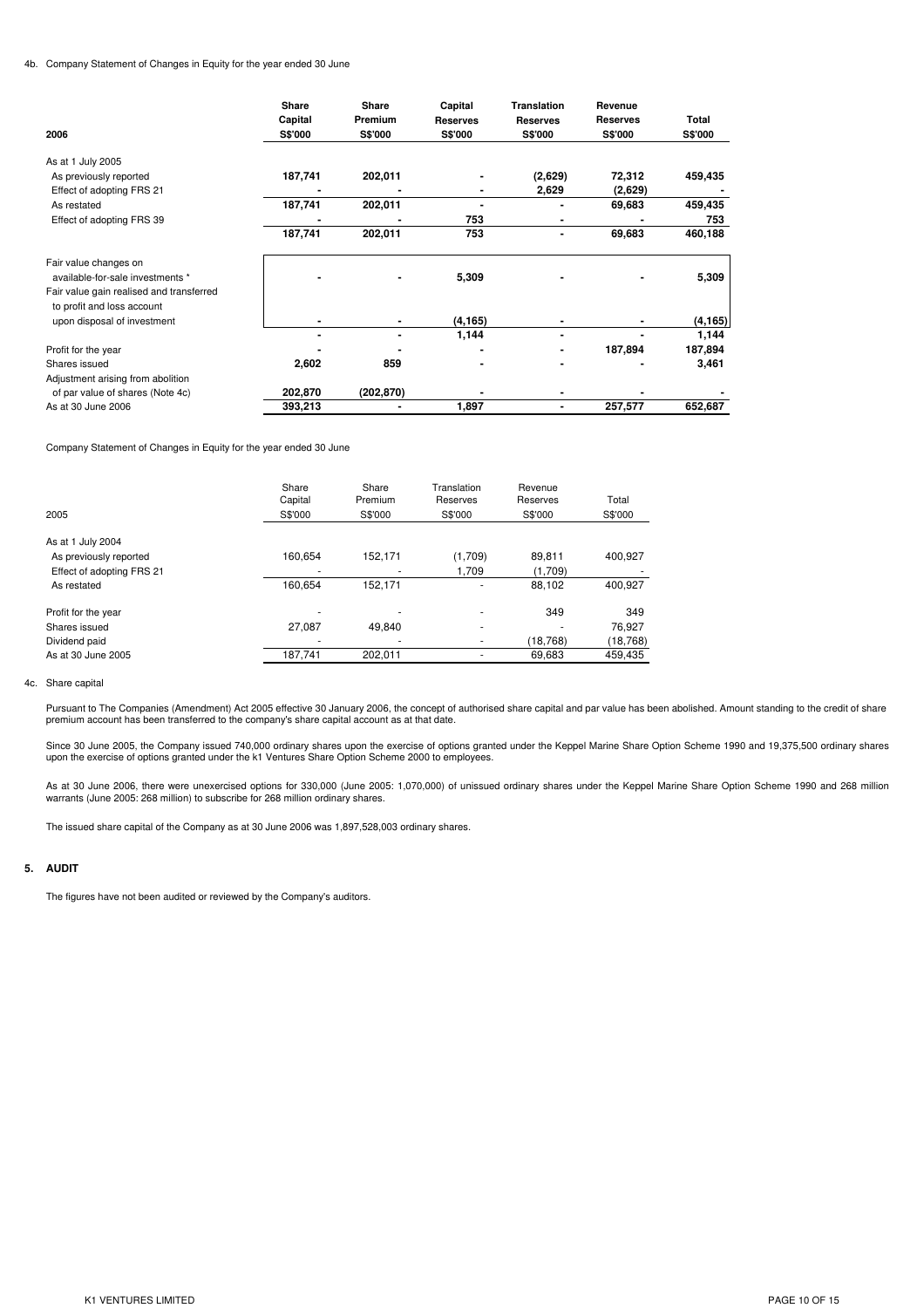## **6. AUDITORS' REPORT**

N.A.

#### **7. ACCOUNTING POLICIES**

Except as disclosed in paragraph 8 below, the Group has applied the same accounting policies and methods of computation in the financial statements for the current financial period compared with those of the audited financial statements as at 30 June 2005.

#### **8. CHANGES IN THE ACCOUNTING POLICIES**

With effect from 1 July 2005, the Group adopted the following new and revised Financial Reporting Standards (FRS) which were issued by the Council on Corporate Disclosure and Governance (CCDG):

FRS 21 (r2004) The Effects of Changes in Foreign Exchange Rates

FRS 39 (r2004) Financial Instruments: Recognition and Measurement

In accordance with the transitional provisions of FRS 39, the effect of recognition, derecognition and measurement of financial instruments, for periods prior to 1 July 2005, is not restated. Consequently, the comparative figures have not been restated.

The implementation of FRS 21, on the other hand, is applied retrospectively and the comparative figures are restated accordingly.

The effect of the adoption of FRS 21 and FRS 39 is disclosed as follows:

|                                         |       | <b>FRS 21</b>       |        | <b>FRS 39</b> |  |  |  |
|-----------------------------------------|-------|---------------------|--------|---------------|--|--|--|
|                                         | Group | Company             | Group  | Company       |  |  |  |
|                                         |       | Increase/(Decrease) |        |               |  |  |  |
| Opening retained earnings 1 July 2004   |       | (1,709)             |        |               |  |  |  |
| Opening retained earnings 1 July 2005   |       | (2,629)             |        |               |  |  |  |
| Opening Translation reserve 1 July 2004 |       | 1,709               |        |               |  |  |  |
| Opening Translation reserve 1 July 2005 |       | 2,629               |        |               |  |  |  |
| Opening Capital reserves 1 July 2005    |       |                     | 26,076 | 753           |  |  |  |

Apart from the above, the Group adopted various revisions in FRS that are relevant to its operations and effective for the financial year beginning 1 July 2005. These are currently assessed to have no material effect on the financial statements.

#### **9. REVIEW OF GROUP PERFORMANCE**

The Group achieved record attributable profits and earnings per share for the third consecutive year.

The Group's revenue at \$981.9 million for the year exceeded the prior year by \$405.1 million or by 70%. The Group reported profit before tax of \$237.7 million, representing an increase of \$165.9 million or 231% over the prior year. The Group posted an impressive 211% increase in profit attributable to shareholders to \$175.6 million from \$56.5 million in the prior year. Basic earnings per share increased three fold from 3.05 cents in the prior year to 9.29 cents in the current year. The higher revenue and earnings were mainly attributable to the gain on disposal of<br>GASCO and the operating resul

Group EBITDA of \$346.6 million for the year exceeded the prior year by \$254.9 million or 278%. The increase in Group EBITDA was primarily due to the gain recognised on the sale of GASCO as well as the positive operating results contributed by the Group's subsidiaries.

Raw materials, consumables, staff costs and other operating expenses for the year also increased compared to the prior year, as a result of the inclusion of Helm as an operating company and a full 12 months of operations of Mid Pac.

Depreciation and amortisation for the year increased substantially following the acquisition of Helm. The increase in interest expense for the year was due mainly to the borrowings of Helm.

In the opinion of the Directors, no factor has arisen between 30 June 2006 and the date of this report which would materially affect the results of the Group and the Company for the year just ended.

#### **10. VARIANCE FROM PROSPECT STATEMENT**

No variance from previous prospect statement.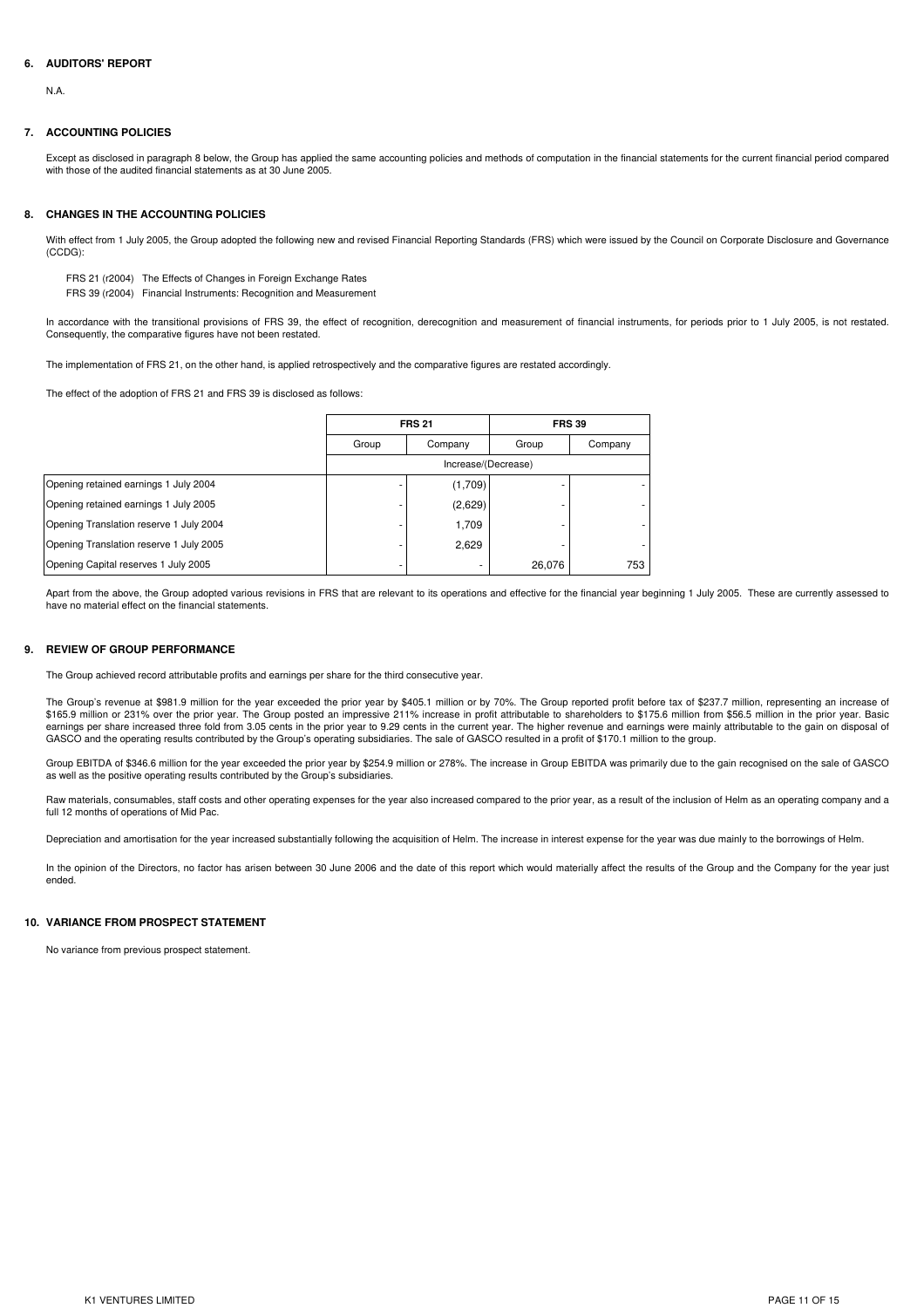# **11. PROSPECTS**

The Group expects positive earnings from its operating subsidiaries in the year ahead. Management will continue to be pro-active with the current investments and seek to enhance shareholder value.

## **12. DIVIDENDS**

#### 12a.**Current Financial Period Reported On**

Any dividend recommended for the current financial year reported on? No

#### Capital Distribution

Arising from the sale of GASCO, the Board of Directors is pleased to propose a capital distribution of 6 cents per share (June 2005: Nil), without deduction for tax, out of the Company's share<br>capital account. The capital

#### 12b.**Corresponding Period of the Immediately Preceding Financial Year**

Any dividend declared for the corresponding period of the immediately preceding financial year? Yes

| Name of Dividend                                                                |                                        | Special                                                        |
|---------------------------------------------------------------------------------|----------------------------------------|----------------------------------------------------------------|
| Dividend Type<br><b>Dividend Rate</b><br>Par value of Shares<br><b>Tax Rate</b> | Cash<br>3% or 0.3 cts<br>\$0.10<br>20% | Cash<br>7.6% or 0.76 cts<br>\$0.10<br>Tax-exempt<br>(one-tier) |

#### 12c.**Date Payable**

To be announced later.

#### 12d.**Books Closure Date**

To be announced later.

#### 12e.**Total Annual Dividend / Capital distribution**

|                        | 1 Jul 05<br>to<br>30 Jun 06<br>\$'000 | 1 Jul 04<br>to<br>30 Jun 05<br>\$'000 |
|------------------------|---------------------------------------|---------------------------------------|
| Special dividend       |                                       | 18,768                                |
| Capital distribution * | 113,852                               |                                       |
|                        | 113,852                               | 18.768                                |
|                        |                                       |                                       |

\* The current year capital distribution is estimated based on share capital of 1,897,528,003 at the end of the financial year.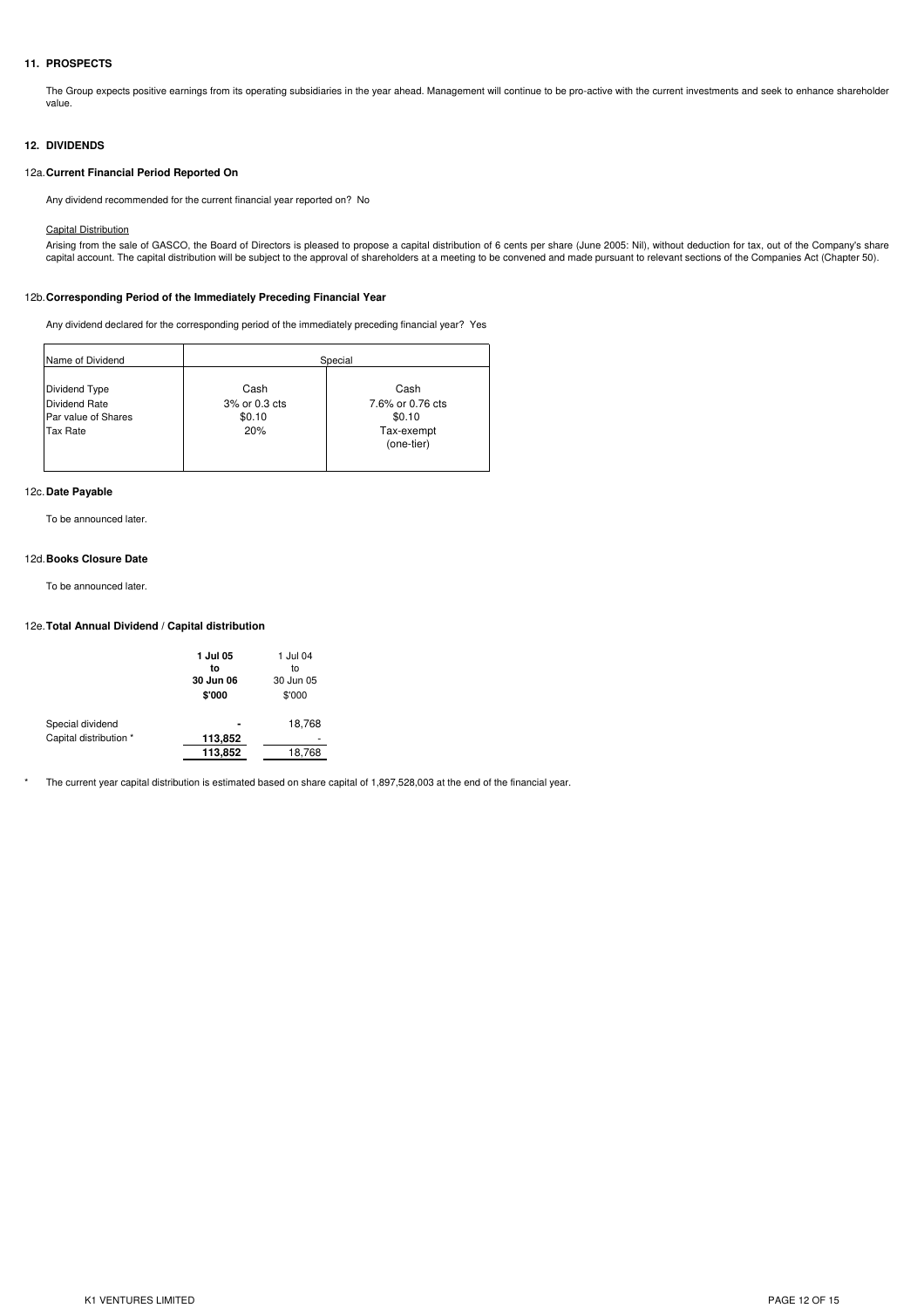## **13. SEGMENT ANALYSIS**

#### **BUSINESS SEGMENT**

The Group has segmented its continuing operations into Energy, Transportation Leasing and Investments. The Group's Energy segment reflects Mid Pac's retail gasoline operations in Hawaii and other energy-related investments. The Transportation Leasing segment represents Helm's locomotive and railcar leasing business in North America. The Group's Investment activities<br>consist mainly of the Group's education

With effect from 1 July 2005, the Group's energy-related investments have been classified under the Energy segment. They were classified under Investments in previous financial years. The<br>comparative segment analysis has a

|                        |                  | <b>Discontinued</b><br>Operation | <b>Total</b><br><b>Operations</b> |                              |                        |                          |           |
|------------------------|------------------|----------------------------------|-----------------------------------|------------------------------|------------------------|--------------------------|-----------|
|                        |                  | Transportation                   |                                   |                              |                        |                          |           |
| 2006                   | Energy<br>\$'000 | leasing<br>\$'000                | <b>Investments</b><br>\$'000      | <b>Elimination</b><br>\$'000 | <b>Total</b><br>\$'000 | <b>GASCO</b><br>\$'000   | \$'000    |
| Revenue                | 233,841          | 168,318                          | 35,245                            | (4,261)                      | 433,143                | 548,757                  | 981,900   |
| <b>Results</b>         |                  |                                  |                                   |                              |                        |                          |           |
| Operating profit       | 7,427            | 72,470                           | 9,770                             | (4, 261)                     | 85,406                 | 202,367                  | 287,773   |
| Finance expenses       | (4,261)          | (46,077)                         | (951)                             | 4,261                        | (47, 028)              | (9, 178)                 | (56, 206) |
| Foreign exchange loss  |                  |                                  | (390)                             |                              | (390)                  |                          | (390)     |
| Share of results of    |                  |                                  |                                   |                              |                        |                          |           |
| associated company     |                  | 6,525                            |                                   |                              | 6,525                  |                          | 6,525     |
| Profit before taxation | 3,166            | 32,918                           | 8,429                             |                              | 44,513                 | 193,189                  | 237,702   |
| Other information      |                  |                                  |                                   |                              |                        |                          |           |
| Segment assets         | 211,274          | 846,153                          | 509,586                           | (48, 428)                    | 1,518,585              |                          | 1,518,585 |
| Investment in          |                  |                                  |                                   |                              |                        |                          |           |
| associated company     |                  | 79,276                           |                                   |                              | 79,276                 |                          | 79,276    |
| Tax recoverable        | 5                |                                  | 2,511                             |                              | 2,516                  |                          | 2,516     |
| Total                  | 211,279          | 925,429                          | 512,097                           | (48, 428)                    | 1,600,377              | $\overline{\phantom{0}}$ | 1,600,377 |
| Segment liabilities    | 62,608           | 524,829                          | 21,613                            | (48, 428)                    | 560,622                |                          | 560,622   |
| Net tax provision      |                  |                                  |                                   |                              |                        |                          |           |
| & deferred taxation    | 30,255           | 163,766                          | 43,014                            |                              | 237,035                |                          | 237,035   |
| Total                  | 92,863           | 688,595                          | 64,627                            | (48, 428)                    | 797,657                | $\blacksquare$           | 797,657   |
| Net assets             | 118,416          | 236,834                          | 447,470                           |                              | 802,720                |                          | 802,720   |
| Capital expenditure    | 4,487            | 80,961                           | 113                               |                              | 85,561                 | 12,811                   | 98,372    |
| Depreciation and       |                  |                                  |                                   |                              |                        |                          |           |
| amortisation           | (3,997)          | (47, 052)                        | (143)                             |                              | (51, 192)              | (1, 492)                 | (52, 684) |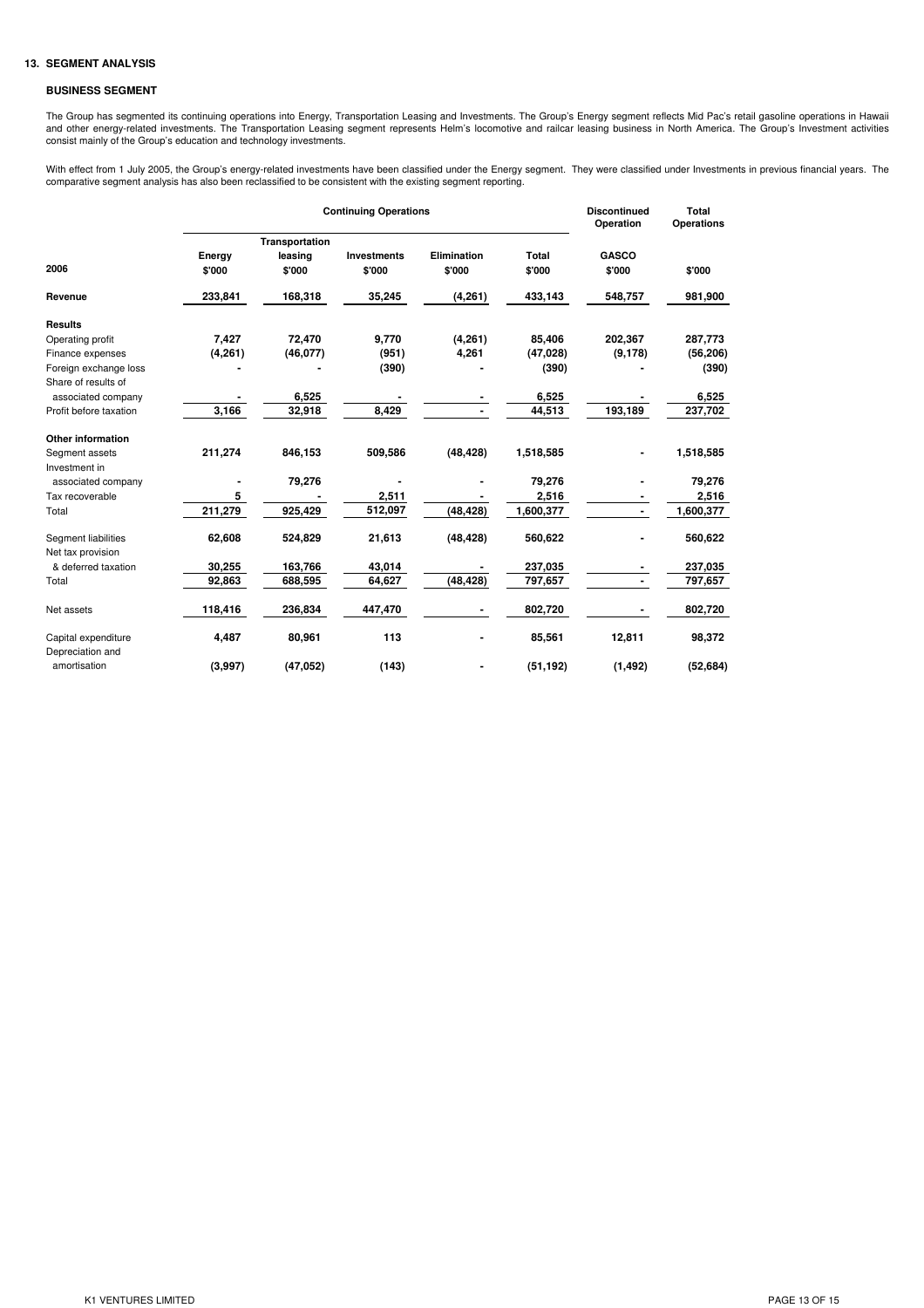|                            |                | Discontinued<br>Operation | Total<br>Operations |             |          |                |           |
|----------------------------|----------------|---------------------------|---------------------|-------------|----------|----------------|-----------|
|                            | Transportation |                           |                     |             |          |                |           |
|                            | Energy         | leasing                   | Investments         | Elimination | Total    | GASCO          |           |
| 2005                       | \$'000         | \$'000                    | \$'000              | \$'000      | \$'000   | \$'000         | \$'000    |
| Revenue                    | 281,915        |                           | 78,134              | (3,639)     | 356,410  | 220,405        | 576,815   |
| <b>Results</b>             |                |                           |                     |             |          |                |           |
| Operating profit           | 23,305         |                           | 20,950              | (3,639)     | 40,616   | 35,316         | 75,932    |
| Finance expenses           | (3,754)        |                           | (11)                | 3,639       | (126)    | (5,799)        | (5,925)   |
| Foreign exchange loss      | (73)           |                           | 2,063               |             | 1,990    |                | 1,990     |
| Share of results of        |                |                           |                     |             |          |                |           |
| associated company         |                |                           | 911                 |             | 911      |                | 911       |
| Profit before taxation and |                |                           |                     |             |          |                |           |
| exceptional items          | 19,478         |                           | 23,913              |             | 43,391   | 29,517         | 72,908    |
| <b>Exceptional items</b>   | (3,283)        |                           |                     |             | (3,283)  | 2,150          | (1, 133)  |
| Profit before taxation     | 16,195         |                           | 23,913              |             | 40,108   | 31,667         | 71,775    |
| <b>Other information</b>   |                |                           |                     |             |          |                |           |
| Segment assets             | 452,483        |                           | 380,540             | (51, 573)   | 781,450  |                | 781,450   |
| Tax recoverable            | 2,936          |                           | (218)               |             | 2,718    |                | 2,718     |
| Total                      | 455,419        | $\overline{\phantom{a}}$  | 380,322             | (51, 573)   | 784,168  | $\sim$         | 784,168   |
| Segment liabilities        | 210,536        |                           | 1,163               | (51, 573)   | 160,126  |                | 160,126   |
| Net tax provision          |                |                           |                     |             |          |                |           |
| & deferred taxation        | 22,663         |                           | 6,695               |             | 29,358   |                | 29,358    |
| Total                      | 233,199        | ä,                        | 7,858               | (51, 573)   | 189,484  | $\blacksquare$ | 189,484   |
| Net assets                 | 222,220        |                           | 372,464             |             | 594,684  |                | 594,684   |
| Capital expenditure        | 977            |                           | 422                 |             | 1,399    | 11,131         | 12,530    |
| Depreciation and           |                |                           |                     |             |          |                |           |
| amortisation               | (4,225)        |                           | (210)               |             | (4, 435) | (8, 446)       | (12, 881) |
| Fair value adjustment on   |                |                           |                     |             |          |                |           |
| quoted investments         |                |                           | 834                 |             | 834      |                | 834       |
| unquoted investments       |                |                           | (2,320)             |             | (2,320)  |                | (2,320)   |
| Impairment on investments  |                |                           | (572)               |             | (572)    |                | (572)     |

#### **GEOGRAPHICAL SEGMENT**

The Group's two business segments operate in three main geographical areas. The operating activities and investment activities are predominately in the USA. There are also investment<br>activities in Hong Kong. Singapore is t

Segment revenue is based on geographical location of its customers or, in the case of revenue from investments, the source of its investments income. Segment assets and capital expenditure<br>are analyzed based on the locati

|                               | China/       |            |                  |                |           |  |  |
|-------------------------------|--------------|------------|------------------|----------------|-----------|--|--|
|                               | Singapore    | <b>USA</b> | <b>Hong Kong</b> | <b>Others</b>  | Total     |  |  |
| 2006                          | \$'000       | \$'000     | \$'000           | \$'000         | \$'000    |  |  |
| <b>Continuing operations</b>  |              |            |                  |                |           |  |  |
| External revenue              | 6,957        | 425,308    | 878              |                | 433,143   |  |  |
| Segment assets                | 21,464       | 1,485,915  | 1,003            | 10,203         | 1,518,585 |  |  |
| Capital expenditure           | $\mathbf{2}$ | 85,559     |                  |                | 85,561    |  |  |
| <b>Discontinued operation</b> |              |            |                  |                |           |  |  |
| External revenue              |              | 548,757    |                  |                | 548,757   |  |  |
| Segment assets                |              |            |                  | $\blacksquare$ |           |  |  |
| Capital expenditure           |              | 12,811     |                  | $\blacksquare$ | 12,811    |  |  |
|                               |              |            | China/           |                |           |  |  |
|                               | Singapore    | <b>USA</b> | Hong Kong        | Others         | Total     |  |  |
| 2005                          | \$'000       | \$'000     | \$'000           | \$'000         | \$'000    |  |  |
| <b>Continuing operations</b>  |              |            |                  |                |           |  |  |
| External revenue              | 5,598        | 350,789    | 23               |                | 356,410   |  |  |
| Segment assets                | 117,144      | 654,151    | 2,182            | 7,973          | 781,450   |  |  |
| Capital expenditure           | 371          | 1,028      |                  |                | 1,399     |  |  |
| <b>Discontinued operation</b> |              |            |                  |                |           |  |  |
| External revenue              |              | 220,405    |                  |                | 220,405   |  |  |
| Capital expenditure           |              | 11,131     |                  |                | 11,131    |  |  |